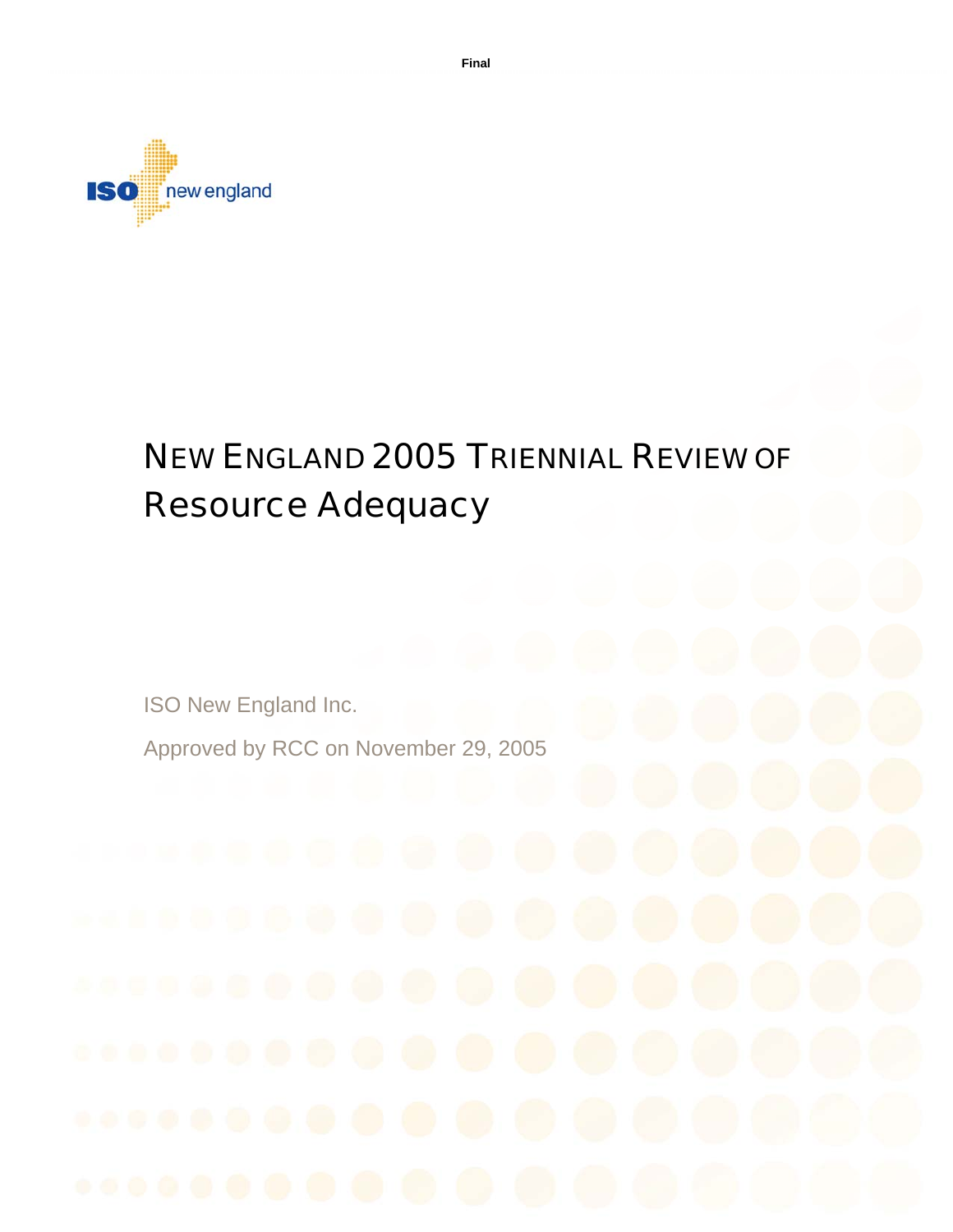# <span id="page-1-1"></span>**1.0 EXECUTIVE SUMMARY**

# 1.1. MAJOR FINDING

This report was prepared to satisfy the compliance requirements for a Triennial Review of the New England Control Area's Resource Adequacy as established by the Northeast Power Coordinating Council (NPCC). The guidelines for the review are specified in the NPCC Document B-8 entitled *Guidelines for Area Review of Resource Adequacy* (Revised: June 28,  $2001)^1$  $2001)^1$  $2001)^1$ .

This review used the ISO Reliability Model, a multi-area reliability model developed by ISO New England (ISO-NE) staff, to assess resource adequacy of the New England bulk power generation system for the study period of 2006-2010. The New England system was modeled as 13 interconnected sub-areas. The transmission interface transfer capabilities between these subareas have been determined based on the reliability criteria established by both ISO-NE and NPCC. The sub-area representation of the New England system is consistent with New England's Regional System Plan 2005 (RSP05).

This review shows that New England will meet the NPCC Resource Adequacy Criterion for the study period from 2006 to 2009, inclusive, under the expected resource and load forecasts, and the projected transmission system conditions . New England will need an additional 170 MW of resources starting in 2010.

Sensitivity scenarios with the delay of planned transmission upgrade projects and high load forecasts are also investigated. These results show that under the high load forecast, New England will have adequate resources to meet its reliability criterion for the period 2006 through 2008, and that approximately 800 MW of additional resources will be needed starting in 2009, and increasing to 1,530 MW in 2010. If all the planned transmission upgrade projects are delayed beyond the study period, New England will not be able meet the 0.1 days per year Loss of Load Expectation (LOLE) criterion starting in 2008 under the high load forecast, and in 2009 under the reference load forecast.

ISO-NE RSP05 has identified that the most reliability effective locations for future resource additions are in the order of Connecticut states, Boston area, and central and western Massachusetts.

The New England bulk power system has been deregulated since 1999. This means that the installation of generating resources is market driven. Incentives to promote new generation entries into the market will depend on market signals. ISO New England provides market signals regarding resource needs through the annual Regional System Plan (RSP). The 2005 RSP was approved by the ISO New England Board of Directors on October 21, 2005. In that plan, ISO New England identified the year, the location and the amount of resources and transmission projects needed to meet system reliability. To provide additional incentives to resources to site at locations where they are needed the most, in 2004, ISO-NE has filed with the Federal Energy Regulatory Commission (FERC) a proposal to implement a Locational Installed

<span id="page-1-0"></span><sup>&</sup>lt;sup>1</sup> http://www.npcc.org/PublicFiles/Reliability/CriteriaGuidesProcedures/B-08.pdf

New England 2005 Triennial Review of Resource Adequacy - Final.doc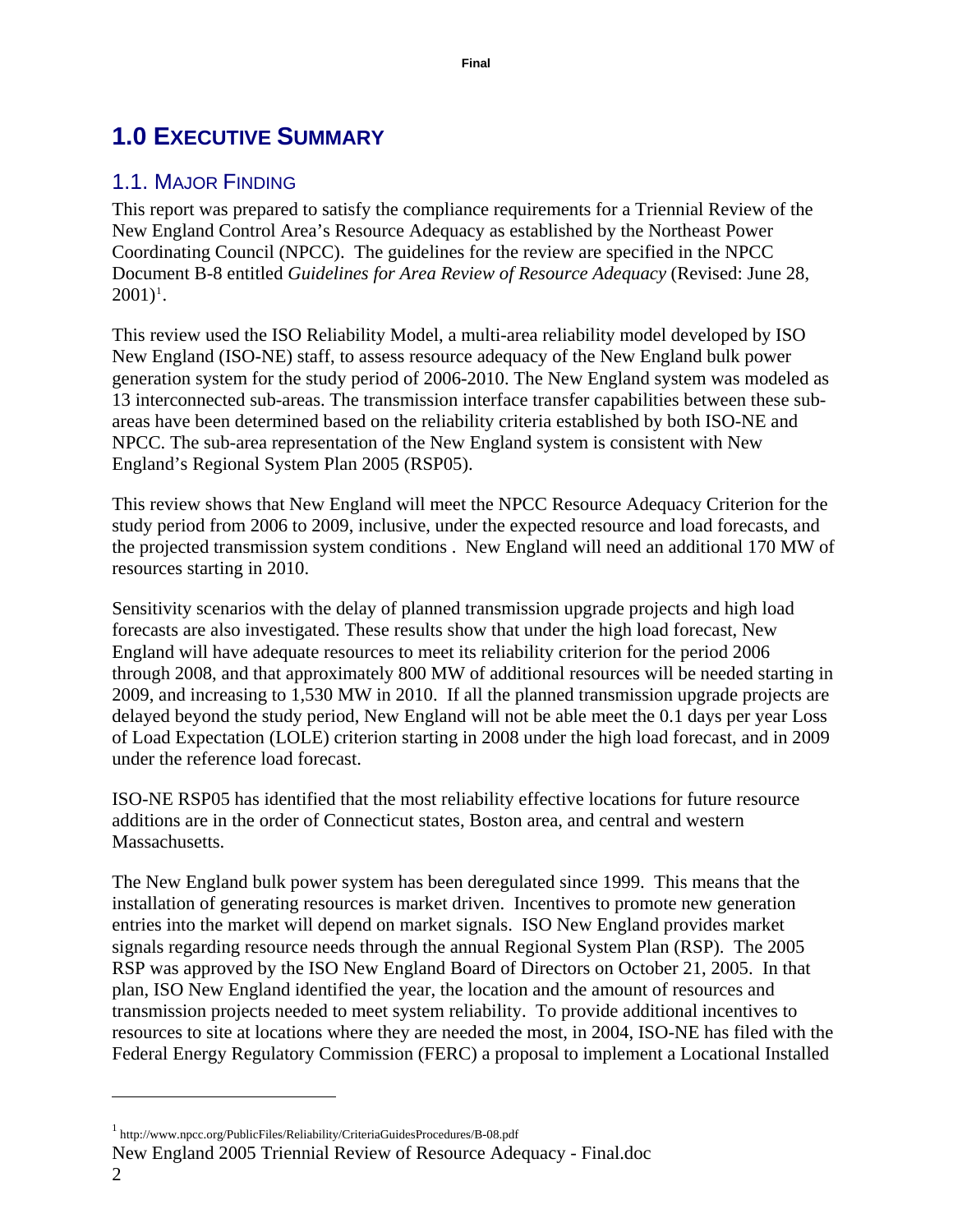<span id="page-2-1"></span>Capacity (LICAP) market. The LICAP market is aimed to provide incentives to resources to be installed in the New England system where they are needed the most. In August 2005, FERC issued an order delaying the implementation of the LICAP market no earlier than October 1, 2006. In the event that market signals do not promote adequate generation or demand response resource installations, the ISO New England has the ability to issue special Request for Proposals (RFP) for generating or demand response resources to meet system reliability. At present, there is an emergency RFP in place for southwest Connecticut where over 250 MW of resources have been purchased and installed through this RFP for use during the summer months to support system resource needs in New England. This program is targeted to end in 2008, when transmission upgrades to southwest Connecticut is expected to be in-service. To address fuel supply concerns this winter of 2005/06, ISO New England has filed with the FERC to implement a Demand Response Winter Supplemental Program covering December 1, 2005 through March 31, 2006. This program is intended to enroll up to 450 MW of demand response programs that will be used to mitigate capacity needs during this coming winter period. To preserve existing generating resource from deactivation or retirement, the current procedures in New England require that generating units obtain approval from ISO New England before they are allowed to retire or deactivate. ISO New England can enter into financial Reliability Must Run agreements with generating resources that are needed for system reliability.

Although not modeled in this Review, a total of 14 new generation projects (about 1,900 MW) have been proposed and approved for interconnection in New England. These new resources are candidates to address potential resource adequacy issues.

# 1.2. SUMMARY OF MAJOR ASSUMPTIONS AND RESULTS

<span id="page-2-0"></span>[Table 1](#page-2-0) shows the major assumptions used in this review.

| <b>Assumptions</b>                                                 | <b>Description</b>                                                                            |
|--------------------------------------------------------------------|-----------------------------------------------------------------------------------------------|
| <b>Reliability Criterion</b>                                       | NPCC Criterion: LOLE of 1 day in 10 years                                                     |
| Load Model                                                         | Weekly peak load distribution                                                                 |
| <b>Reliability Model</b>                                           | <b>ISO Reliability Model</b>                                                                  |
| Unit Availability                                                  | EFORd: 5 year average (2000 to 2004)                                                          |
|                                                                    | Assumed 2,000 MW.                                                                             |
| <b>Tie Benefits</b>                                                | Tie Benefits assumption encompasses entire study period<br>$2006 - 2010$ , inclusive.         |
| Emergency Operating Procedures (Load Relief, Voltage<br>Reduction) | Modeled                                                                                       |
| New Generating Capacity Additions                                  | 8.4 MW                                                                                        |
| <b>Generating Capacity Retirements</b>                             | 0 MW                                                                                          |
| <b>Generation Capacity Deactivations</b>                           | $219$ MW (2006 - 2010)                                                                        |
| Reflecting Internal Transmission Constraints                       | Yes - Based on various transmission studies and consistent<br>with New England RSP05 studies. |

#### **Table 1 Major Assumptions**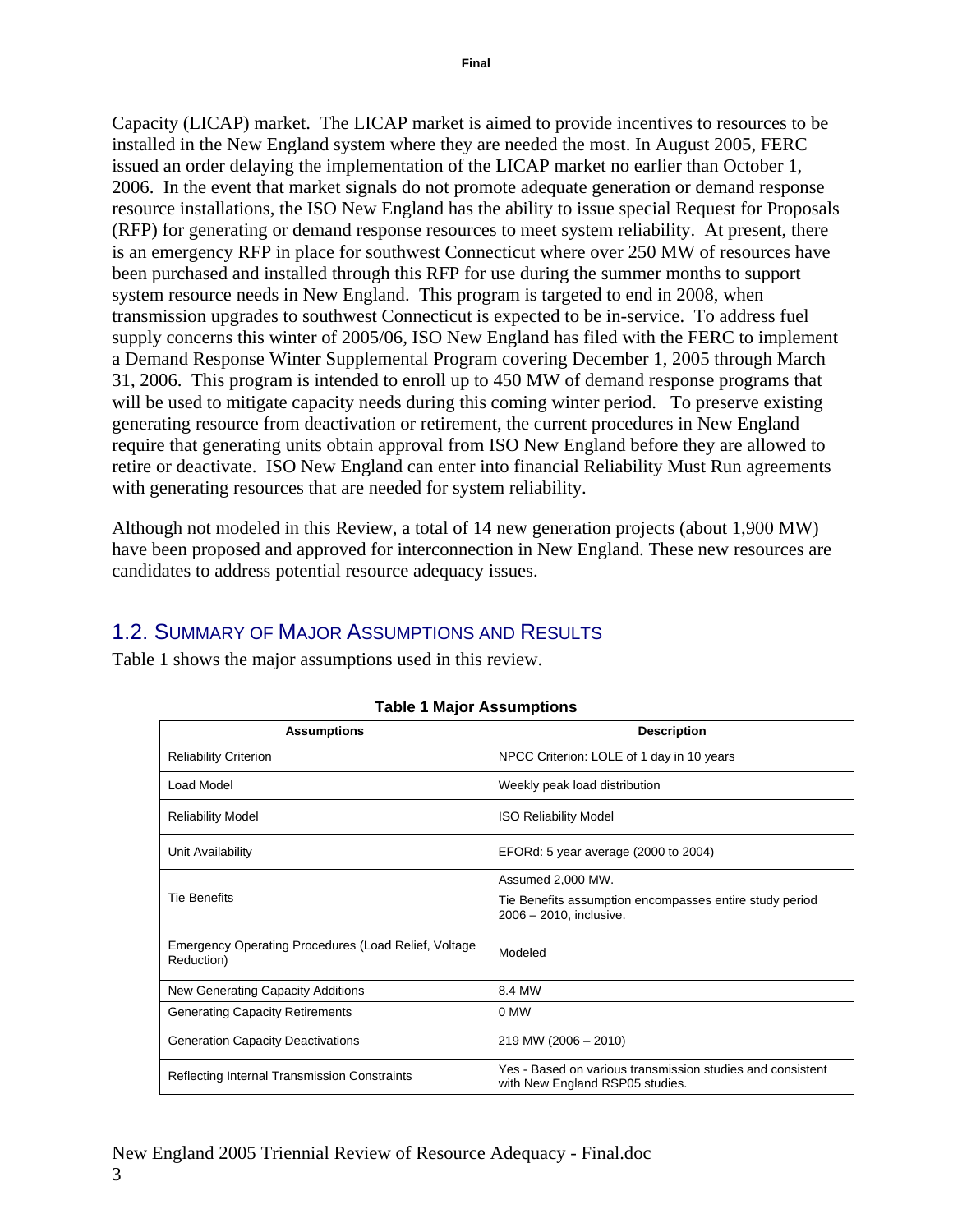<span id="page-3-2"></span>[Table 2](#page-3-0) and [Table 3](#page-3-1) below summarize the results of this study. The Base Case is based on all the major assumptions listed in [Table 1,](#page-2-0) and assumes all the planned transmission upgrade projects will be completed as expected. The Sensitivity Case assumes that all the planned transmission upgrade projects will be delayed beyond the study period. The Loss of Load Expectation (LOLE) values in these tables are expressed in days per year. An LOLE of 0.1 days per year or less satisfies the resource adequacy criterion.

<span id="page-3-0"></span>

| Year | <b>LOLE Based On Reference Load Forecast</b> | LOLE Based On High Load Forecast |
|------|----------------------------------------------|----------------------------------|
|      | Days per Year)                               | (Days per Year)                  |
| 2006 | 0.0196                                       | 0.0256                           |
| 2007 | 0.0276                                       | 0.0499                           |
| 2008 | 0.0447                                       | 0.0977                           |
| 2009 | 0.0976                                       | 0.2379                           |
| 2010 | 0.1440                                       | 0.3970                           |

**Table 2 LOLE Results for the Base Case** 

<span id="page-3-1"></span>

| Table 3 LOLE Results for the Sensitivity Case                                            |                 |                |  |
|------------------------------------------------------------------------------------------|-----------------|----------------|--|
| Year<br><b>LOLE Based On Reference Load Forecast</b><br>LOLE Based On High Load Forecast |                 |                |  |
|                                                                                          | (Days per Year) | Days per Year) |  |
| 2006                                                                                     | 0.0281          | 0.0347         |  |
| 2007                                                                                     | 0.0406          | 0.0684         |  |
| 2008                                                                                     | 0.0598          | 0.1251         |  |
| 2009                                                                                     | 0.1401          | 0.3181         |  |
| 2010                                                                                     | 0.1996          | 0.5171         |  |

The results in [Table 2](#page-3-0) and [Table 3](#page-3-1) show that New England has enough resources to meet the NPCC Resource Adequacy Criterion through 2009 under the reference load forecast and projected topology of the transmission system. Additional resources of approximately 170 MW under the Base Case will be needed starting in 2010. Under the Sensitivity Case of higher than expected load growth, New England will need additional resources starting in 2009 – approximately 800 MW in 2009, and 1,530 MW in 2010. If all the planned transmission upgrades projects can not be completed during the study period, New England will violate the 0.1 days per year LOLE criterion starting in 2009 under the reference load forecast, and in as

early as 2008 under the high load forecast.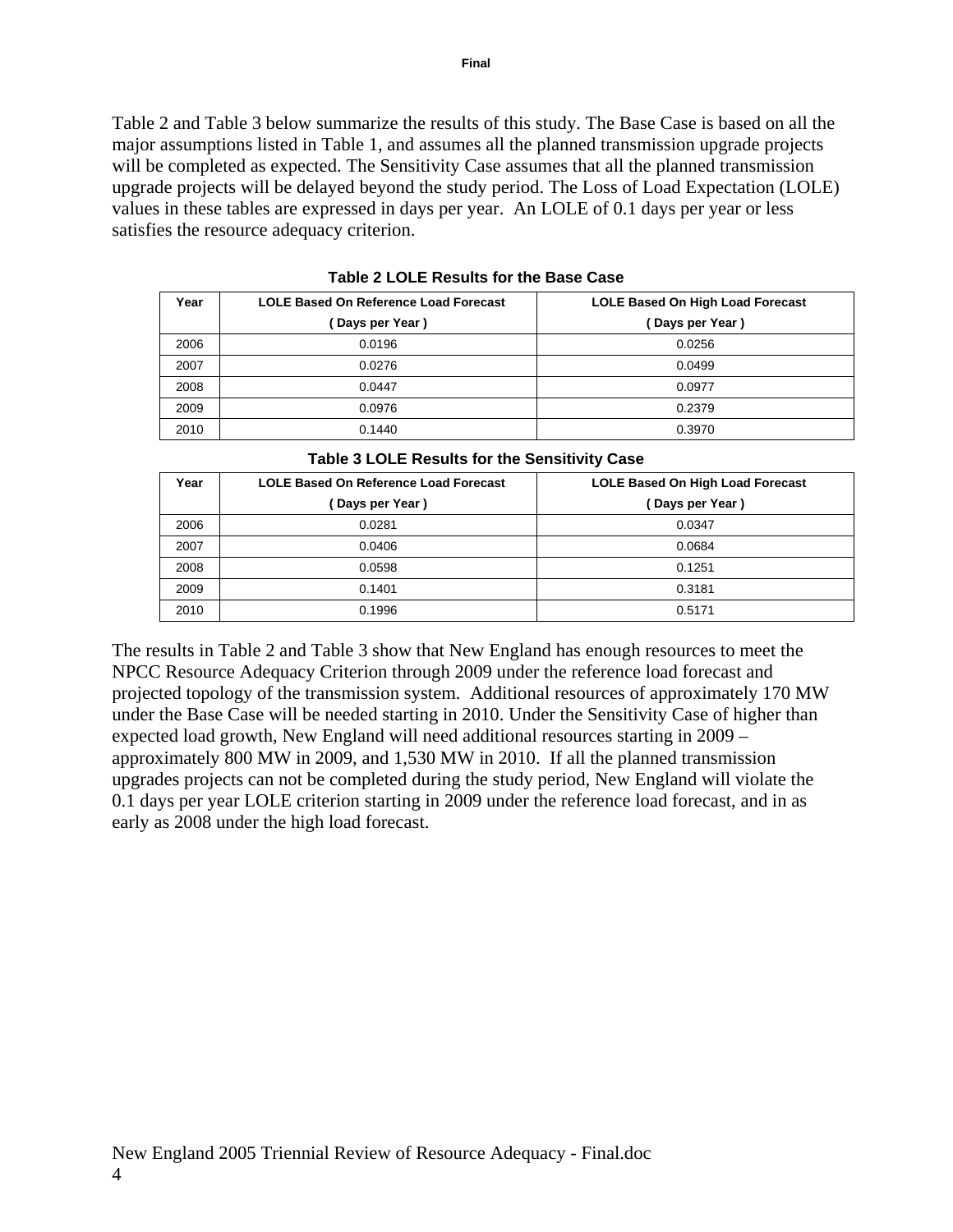# <span id="page-4-0"></span>**2.0 TABLE OF CONTENTS**

| 6.1. Reliability Impacts Resulting from the Proposed Resources Fuel Supply and Transportation and/or |  |
|------------------------------------------------------------------------------------------------------|--|
|                                                                                                      |  |
|                                                                                                      |  |
| 6.2. Mechanisms to Mitigate any Potential Reliability Impacts of Resource Fuel Supply and            |  |
|                                                                                                      |  |
|                                                                                                      |  |
|                                                                                                      |  |
|                                                                                                      |  |
|                                                                                                      |  |
|                                                                                                      |  |
|                                                                                                      |  |
| 6.2.8. A Three ISO/RTO MOU Coordinates Natural Gas Supply Conditions Related to Power Generation  24 |  |
| 6.3. Available Mechanisms to Mitigate Potential Reliability Impacts of Resource Capacity Fuel Mix    |  |
| 25                                                                                                   |  |
| New England 2005 Triennial Review of Resource Adequacy - Final.doc<br>5                              |  |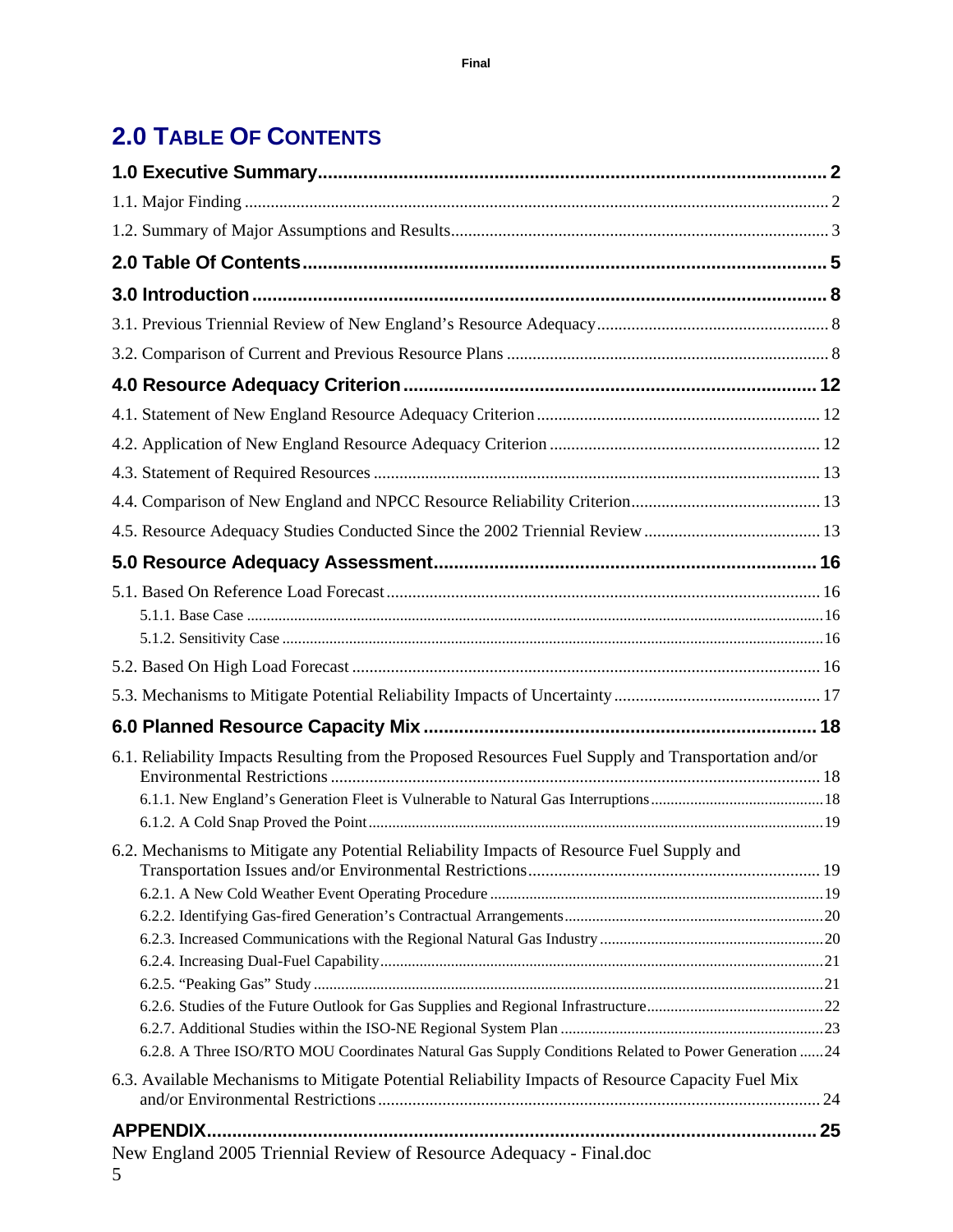| A.1.1 |  |
|-------|--|
|       |  |
|       |  |
|       |  |
|       |  |
| A.1.2 |  |
|       |  |
|       |  |
|       |  |
|       |  |
| A.1.3 |  |
| A.1.4 |  |
| A.1.5 |  |
| A.1.6 |  |
| A1.7  |  |
|       |  |
|       |  |
|       |  |

# List of Tables

| TABLE 8 APPENDIX A – ESTIMATES OF ADDITIONAL GENERATION AND LOAD RELIEF FROM SYSTEM WIDE<br>IMPLEMENTATION OF ACTIONS IN ISO NEW ENGLAND OPERATING PROCEDURE NO. 4 - ACTION DURING A |  |
|--------------------------------------------------------------------------------------------------------------------------------------------------------------------------------------|--|
|                                                                                                                                                                                      |  |
|                                                                                                                                                                                      |  |
|                                                                                                                                                                                      |  |
| TABLE 12 BENCHMARKING RESULTS BETWEEN ISO-NE RELIABILITY MODEL AND GE MARS 26                                                                                                        |  |
|                                                                                                                                                                                      |  |
|                                                                                                                                                                                      |  |

New England 2005 Triennial Review of Resource Adequacy - Final.doc 6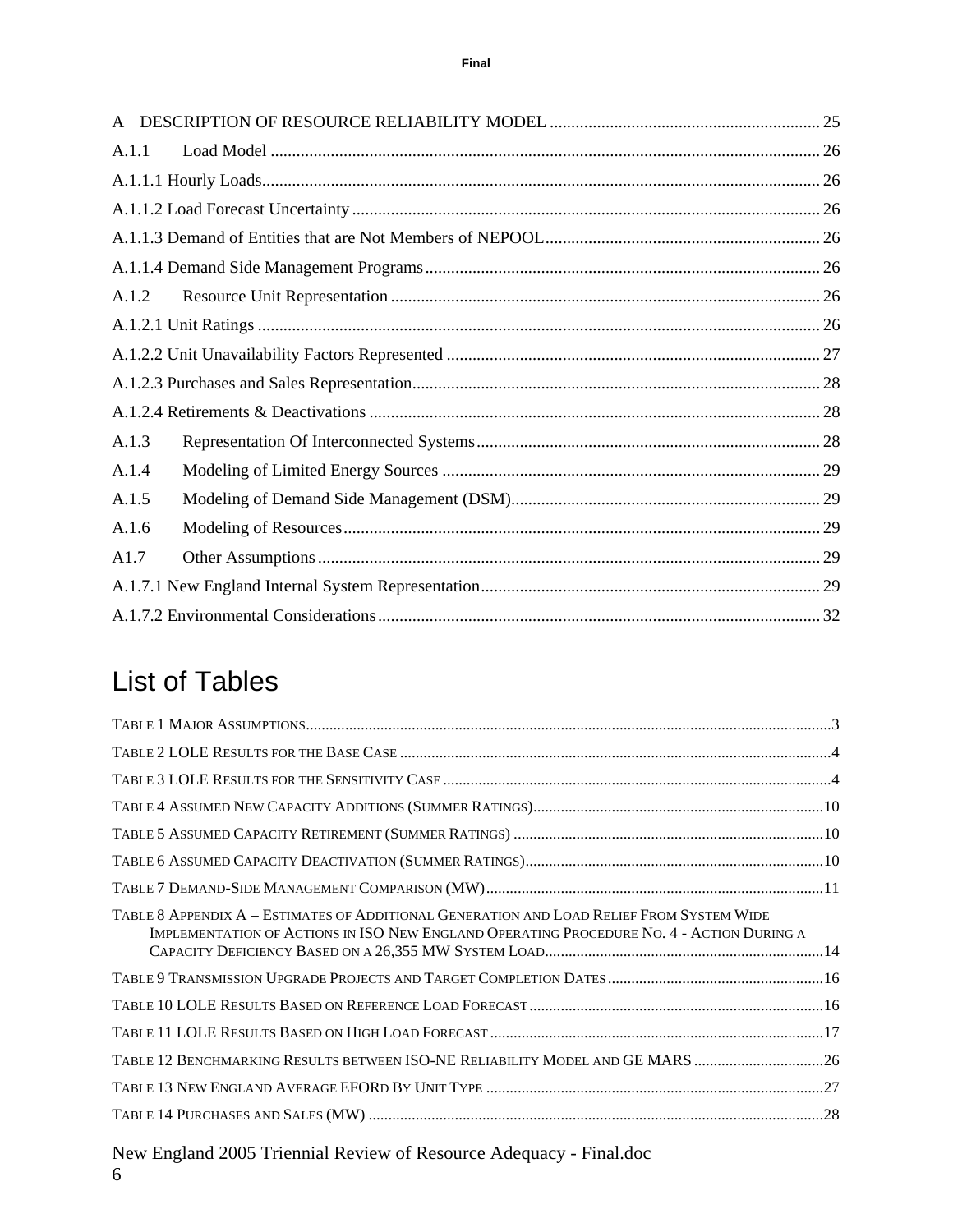# List of Figures

| FIGURE 3 NEW ENGLAND'S RESOURCE CAPACITY MIX BY FUEL TYPE IN MW AND PERCENTAGE18 |  |
|----------------------------------------------------------------------------------|--|
|                                                                                  |  |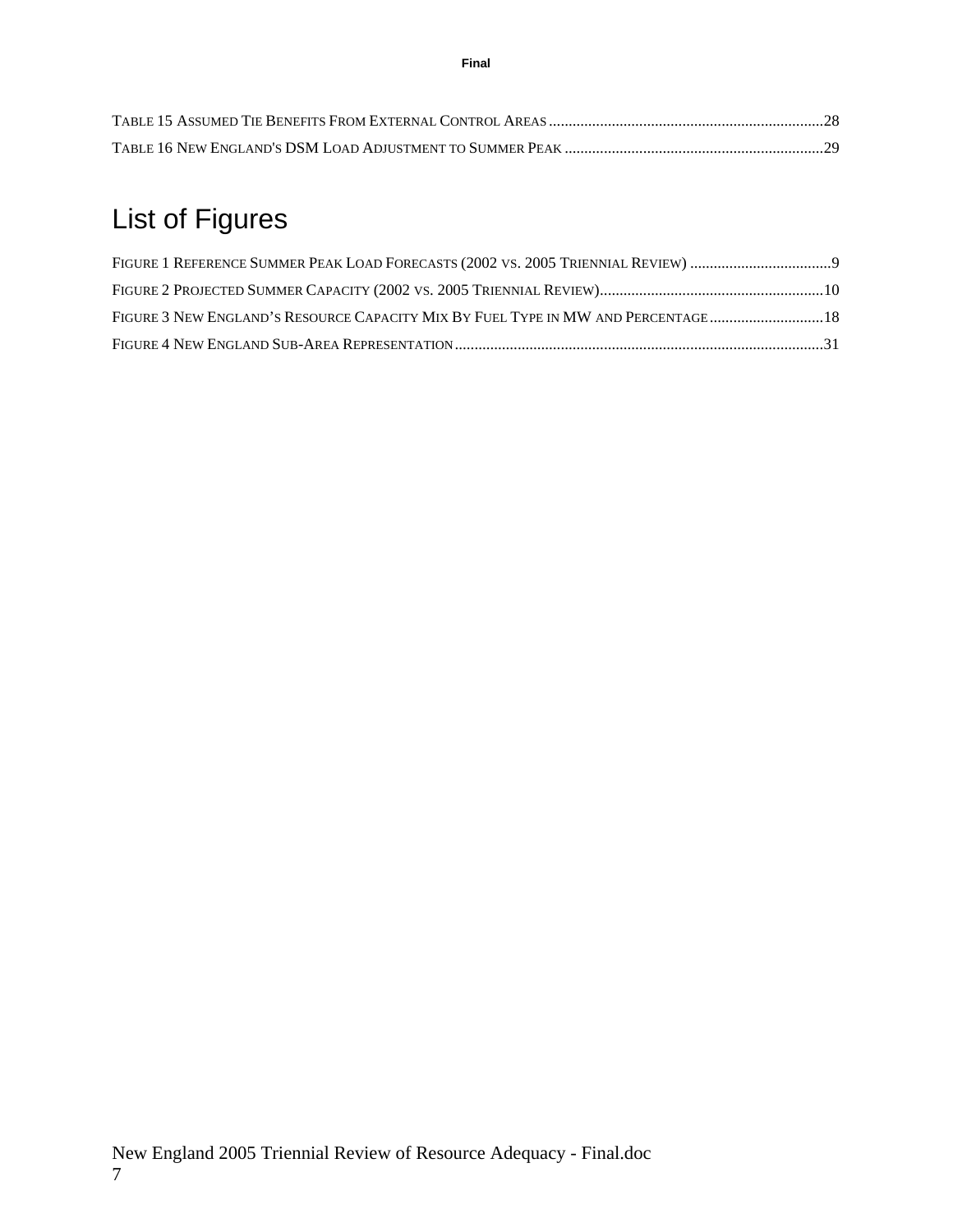# <span id="page-7-0"></span>**3.0 INTRODUCTION**

Since January 31, 2005, ISO-NE has begun its operation as a Regional Transmission Organization (RTO), assuming broader authority over the day-to-day operation of the region's transmission system and possessing a greater level of independency to effectively manage the region's bulk electric power system and competitive wholesale electricity markets. As the RTO, ISO-NE continue to perform all of its past responsibilities and also exercise day-to-day operational control of the transmission system under agreements with existing transmission companies. ISO-NE is now the single point-of-control to effectively maintain reliability and preserve the integrity of the bulk power system on a daily basis and in emergency situations. Under the RTO structure, ISO-NE has the authority to file proposed market rule changes with Federal Energy Regulatory Commission, while working closely with stakeholders. ISO-NE will also enhance the regional system planning process that identifies New England's electricity needs and promotes infrastructure improvements where they are most needed.

The purpose of this report is to review the resource adequacy in New England as required by NPCC. As part of its Reliability Assessment Program, NPCC conducts resource adequacy reviews of its members' areas to ascertain whether or not each area will have enough resources to meet the NPCC Resource Reliability Criterion. These resource adequacy reviews are currently done on a triennial basis.

In this review, and consistent with both the last comprehensive triennial review and New England's RSP05, the New England system was modeled as 13 interconnected sub-areas, with the transmission interface transfer capabilities between these sub-areas having been determined based on the reliability criteria established by both ISO-NE and NPCC. The ISO Reliability Model, a multi-area reliability model developed by ISO-NE staff, was used for conducting this review of resource adequacy.

This report compares current and previous resource plans and analyzes the adequacy of New England's resources based on the reference and high load forecasts for the period 2006 to 2010.

# 3.1. PREVIOUS TRIENNIAL REVIEW OF NEW ENGLAND'S RESOURCE ADEQUACY

The NPCC Reliability Coordinating Committee approved the previous New England Triennial Review of Resource Adequacy in December 2002. The findings of that review showed that New England had adequate resources to meet the NPCC Reliability Criterion for the period 2003 through 2007 under both the reference and high load forecasts.

# 3.2. COMPARISON OF CURRENT AND PREVIOUS RESOURCE PLANS

The previous Triennial Review of New England's Resource Adequacy was based on the 2002 New England Load Forecast, which projected summer peak loads with a compound annual load growth rate of 1.38 percent for the period 2003 to 2007. The 2005 New England Load Forecast projects summer peak loads<sup>[2](#page-7-1)</sup> with a compound annual load growth rate of 1.40 percent for the

<span id="page-7-1"></span> $^2$  Peak Load is adjusted to account for the impacts of Demand Side Management (DSM) Programs and the New England Participant recognized non-utility capacity, which is netted from the load forecast. The reference load forecast used is found within the "2005 *Capacity, Energy, Loads and Transmission Report*", dated April, 2005 (CELT)*.* A description of the DSM components is given in Appendix A.1.5.

New England 2005 Triennial Review of Resource Adequacy - Final.doc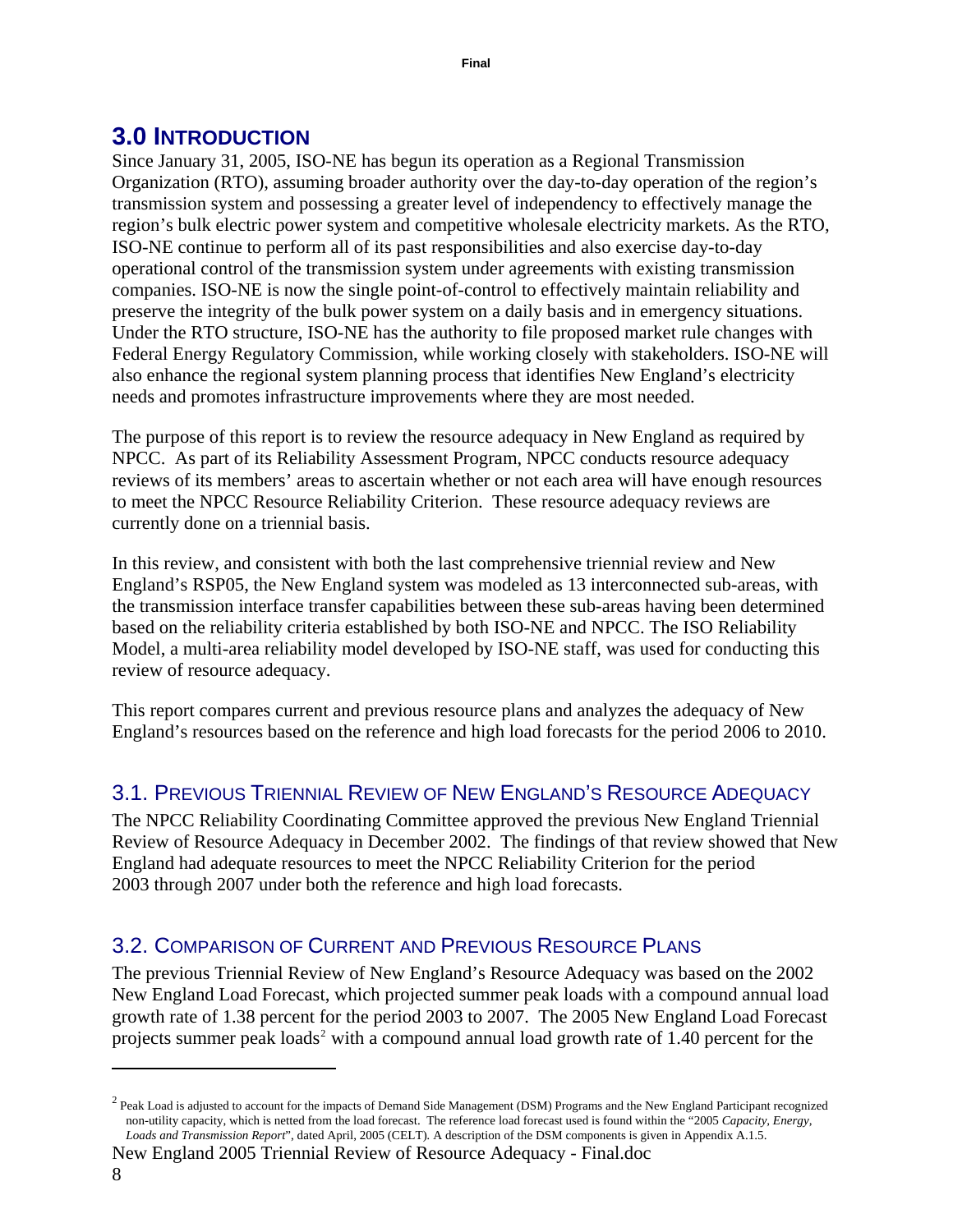<span id="page-8-0"></span>period 2006 to 2010. The comparison of these two load forecasts is shown in [Figure 1,](#page-8-1) which indicates that the reference annual peak loads used in this Review are higher than those in the 2002 Review. For the years of 2006 and 2007 that both Reviews cover, this Review's numbers are about 1,200 MW higher than that in the 2002 Review. The difference is mainly due to the result of the updated load forecast parameters used for the forecast process, including both economy and weather, and an increasing weather-dependent loads, e.g. due to an increasing use of air conditioning during the summer period.

<span id="page-8-1"></span>

**Figure 1 Reference Summer Peak Load Forecasts (2002 vs. 2005 Triennial Review)** 

[Figure 2](#page-9-1) compares the projected installed capacity (summer rating) for the 2002 and 2005 Triennial Reviews.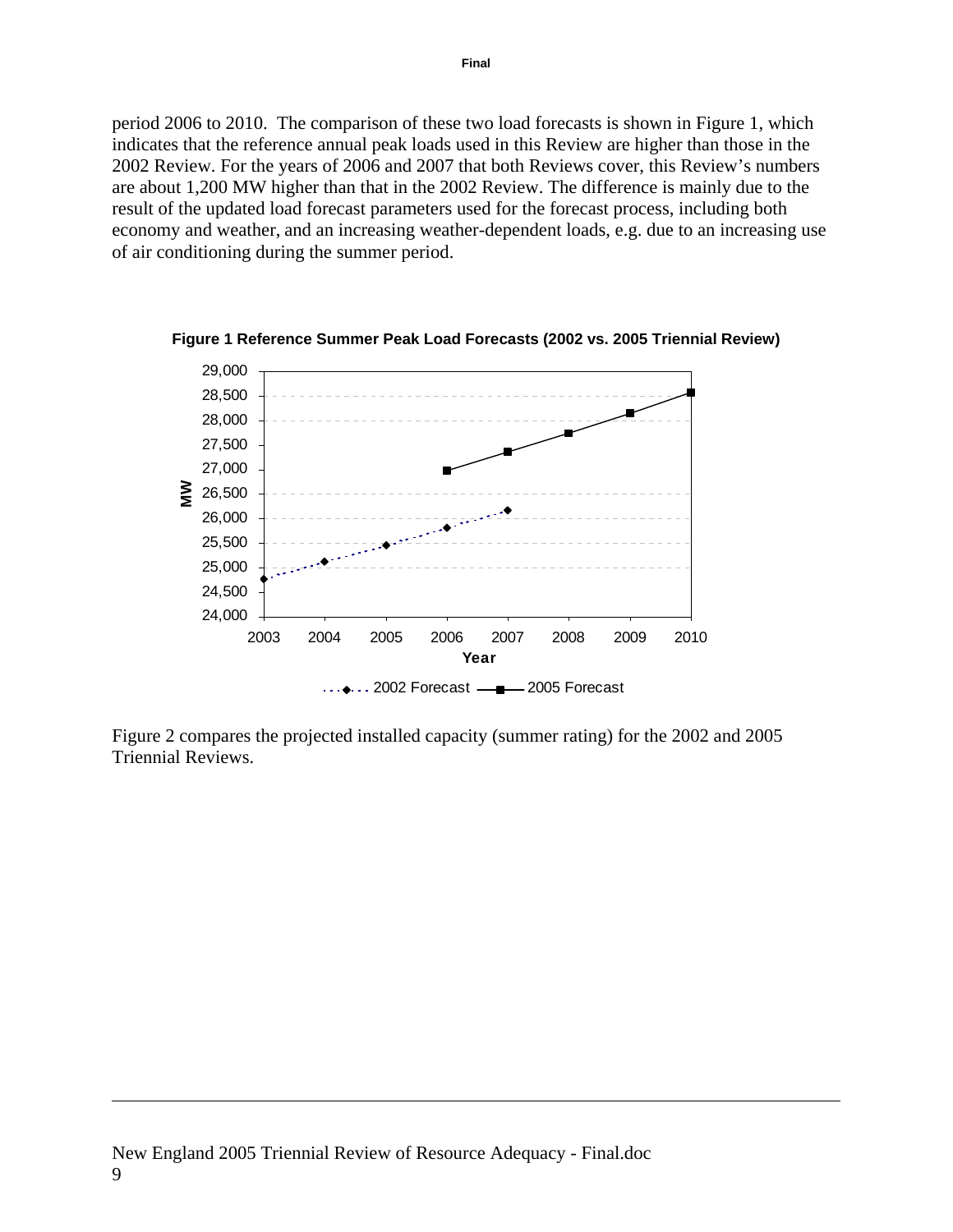<span id="page-9-1"></span>

<span id="page-9-0"></span>**Figure 2 Projected Summer Capacity[3](#page-9-2) (2002 vs. 2005 Triennial Review)** 

<span id="page-9-3"></span>[Table 4](#page-9-3) to [Table 6](#page-9-4) summarize the capacity addition, retirement and deactivation assumptions for the 2002 and 2005 Reviews. Note that capacity deactivation for the 2002 Review was modeled only in the Sensitivity Case.

| Table 4 Assumed New Capacity Additions (Summer Ratings) |  |  |
|---------------------------------------------------------|--|--|
|---------------------------------------------------------|--|--|

| 2002 Review                    | 2005 Review                                             |                                                   |  |
|--------------------------------|---------------------------------------------------------|---------------------------------------------------|--|
| Capacity Addition Assumed (MW) | Capacity That Has Come Online after<br>2002 Review (MW) | Capacity Addition Assumed for 2005<br>Review (MW) |  |
| 5.984                          | 5.235                                                   | 8.4                                               |  |

|  |  |  | Table 5 Assumed Capacity Retirement (Summer Ratings) |
|--|--|--|------------------------------------------------------|
|--|--|--|------------------------------------------------------|

| 2002 Review                      | 2005 Review                                |                                                     |  |
|----------------------------------|--------------------------------------------|-----------------------------------------------------|--|
| Capacity Retirement Assumed (MW) | Capacity Retired after 2002<br>Review (MW) | Capacity Retirement Assumed for<br>2005 Review (MW) |  |
| 354                              | 931                                        |                                                     |  |

#### **Table 6 Assumed Capacity Deactivation (Summer Ratings)**

<span id="page-9-4"></span>

| 2002 Review                        | 2005 Review                                 |                                                       |  |  |
|------------------------------------|---------------------------------------------|-------------------------------------------------------|--|--|
| Capacity Deactivation Assumed (MW) | Capacity Deactivated as of May<br>2005 (MW) | Capacity Deactivation Assumed for<br>2005 Review (MW) |  |  |
| 231                                | 219                                         | 219                                                   |  |  |

<span id="page-9-2"></span><sup>&</sup>lt;sup>3</sup> Capacity is the sum of New England Internal Installed Capacity (reflecting projected additions, retirements, deactivations and rerating  $)+$  Firm Purchases from neighboring control areas.

New England 2005 Triennial Review of Resource Adequacy - Final.doc 10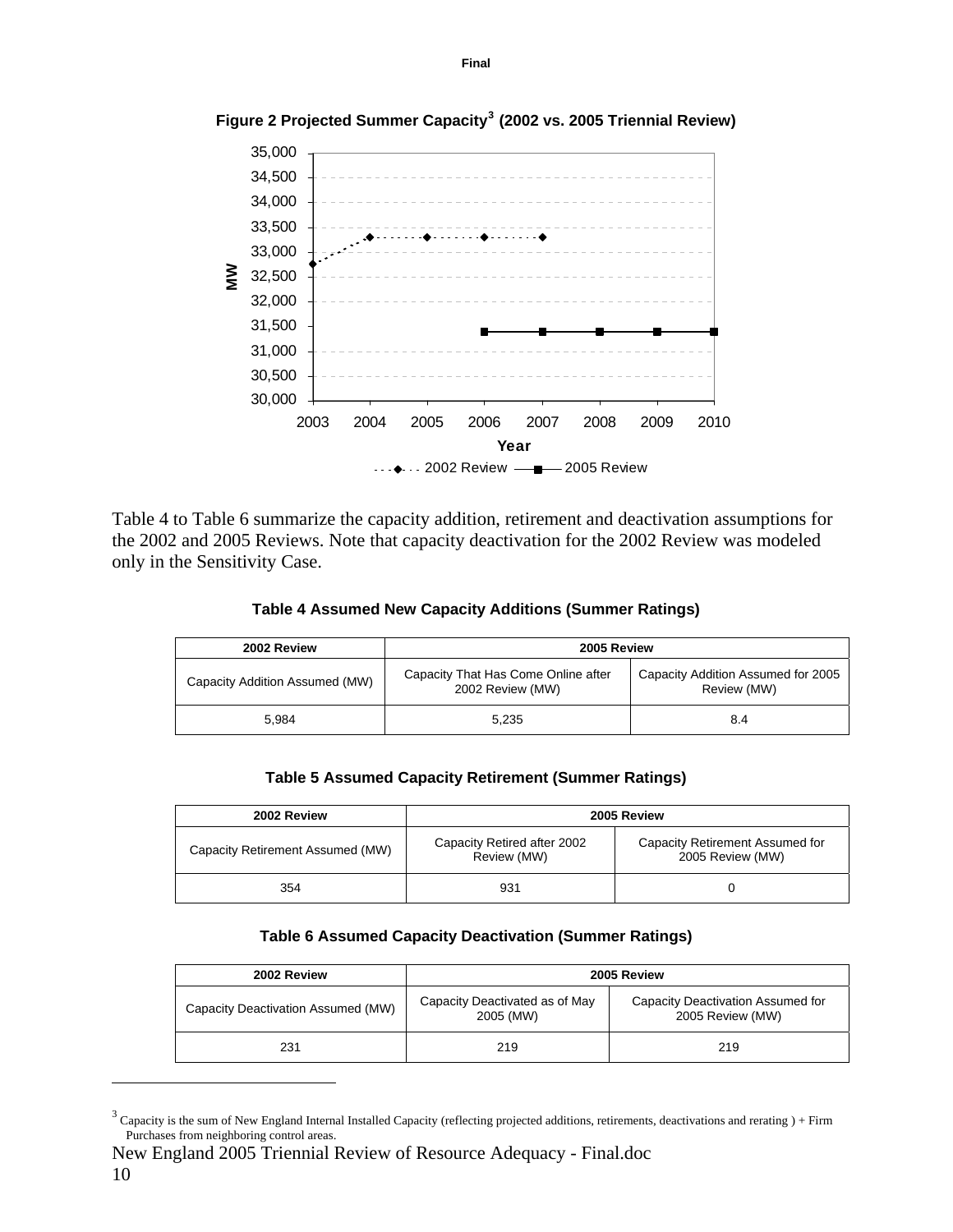<span id="page-10-0"></span>The 2002 review projected a total 5,984 MW of capacity additions by year 2003. As of May 2005, all the units had come online, with the exception of Meriden Power (536 MW), which has stopped construction. As of November of 2005, a total of 14 new generation projects ( about 1,900 MW) have been proposed and approved for interconnection in New England. For this review, only 8.4 MW was assumed to be installed during the study period. Since the last review, New England has approved a total of 931 MW of capacity for retirement. As of May 2005, 219 MW of capacity is under deactivation status, and that capacity is assumed to remain deactivated under this review.

<span id="page-10-1"></span>In both 2002 Review and this review, Demand-Side Management (DSM) resources were modeled, as an adjustment to the load forecast. [Table 7](#page-10-1) summarizes the MW amount of such DSM resources assumed in these two reviews.

| Year        | 2003 | 2004                     | 2005  | 2006  | 2007 | 2008 | 2009  | 2010 |
|-------------|------|--------------------------|-------|-------|------|------|-------|------|
| 2002 Review | .553 | 1,586                    | 1.645 | 1.700 | .740 |      |       | -    |
| 2005 Review | -    | $\overline{\phantom{0}}$ | -     | .603  | .656 | .690 | 1.696 | .656 |

**Table 7 Demand-Side Management Comparison (MW)** 

In the 2002 Review, load response program resources were not modeled. In this review, ISO-NE included the load relief obtainable from the implementation of load response programs. The amount of load relief assumed obtainable is:

Dispatchable and Interruptible Loads (Including SWCT RFP) 295 MW (Year 2006)

 301 MW (Year 2007) 301 MW (Year 2008) 45 MW (Year 2009) 45 MW (Year 2010)

ISO-NE also takes into consideration the load relief from implementing system wide voltage reduction in its resource adequacy assessment. Based on field test results, it is assumed that the implementation of 5% voltage reduction would reduce the hourly load by 1.5 %. In the 2002 review, the reduction of hourly load resulting from the 5% voltage reduction test results was 1.33%.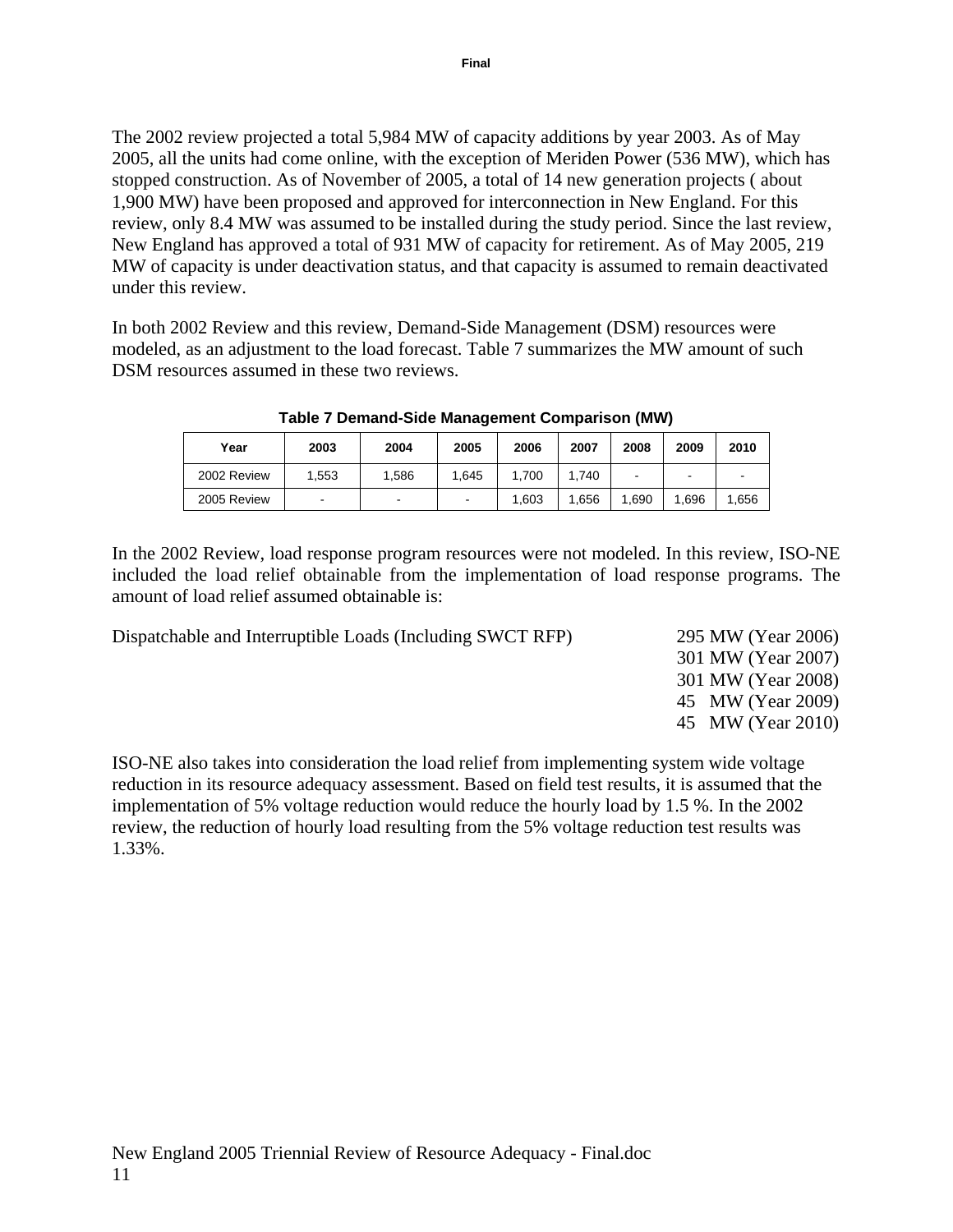# <span id="page-11-0"></span>**4.0 RESOURCE ADEQUACY CRITERION**

# 4.1. STATEMENT OF NEW ENGLAND RESOURCE ADEQUACY CRITERION

The New England Resource Adequacy Criterion<sup>[4](#page-11-1)</sup> complies with the NPCC criterion and reads:

*"Resources will be planned and installed in such a manner that, after due allowance for the factors enumerated below, the probability of disconnecting noninterruptible customers due to resource deficiency, on the average, will be no more than once in ten years. Compliance with this criteria shall be evaluated probabilistically, such that the loss of load expectation [LOLE] of disconnecting noninterruptible customers due to resource deficiencies shall be, on average, no more than 0.1 day per year.* 

- *a. The possibility that load forecasts may be exceeded as a result of weather variations.*
- *b. Immature and mature equivalent forced outage rates appropriate for generating units of various sizes and types, recognizing partial and full outages.*
- *c. Due allowance for scheduled outages and deratings.*
- *d. Seasonal adjustment of resource capability.*
- *e. Proper maintenance requirements.*
- *f. Available operating procedures.*
- *g. The reliability benefits of interconnections with systems that are not Governance Participants.*
- *h. Such other factors as may from time-to-time be appropriate."*

# 4.2. APPLICATION OF NEW ENGLAND RESOURCE ADEQUACY CRITERION

The New England Resource Adequacy Criterion is used to determine the amount of resources needed to reliably satisfy system demand. In calculating the amount of resources needed, New England also takes into account the tie benefits that are assumed available from neighboring systems. The tie benefits are modeled as available capacity on a seasonal basis. The Hydro-Québec, New York and New Brunswick interconnections have been modeled.

To properly capture the intended operation of the system, the emergency operating procedures that are implemented during periods of capacity deficiencies are also modeled in the form of the amount of load relief that is obtainable. It is assumed that the system operators will always maintain at least some minimum level of operating reserve to ensure control over transmission loadings and maintain a minimum reliability level.

<span id="page-11-1"></span><sup>4</sup> http://www.iso-ne.com/rules\_proceds/isone\_plan/PP3\_R2.doc

New England 2005 Triennial Review of Resource Adequacy - Final.doc 12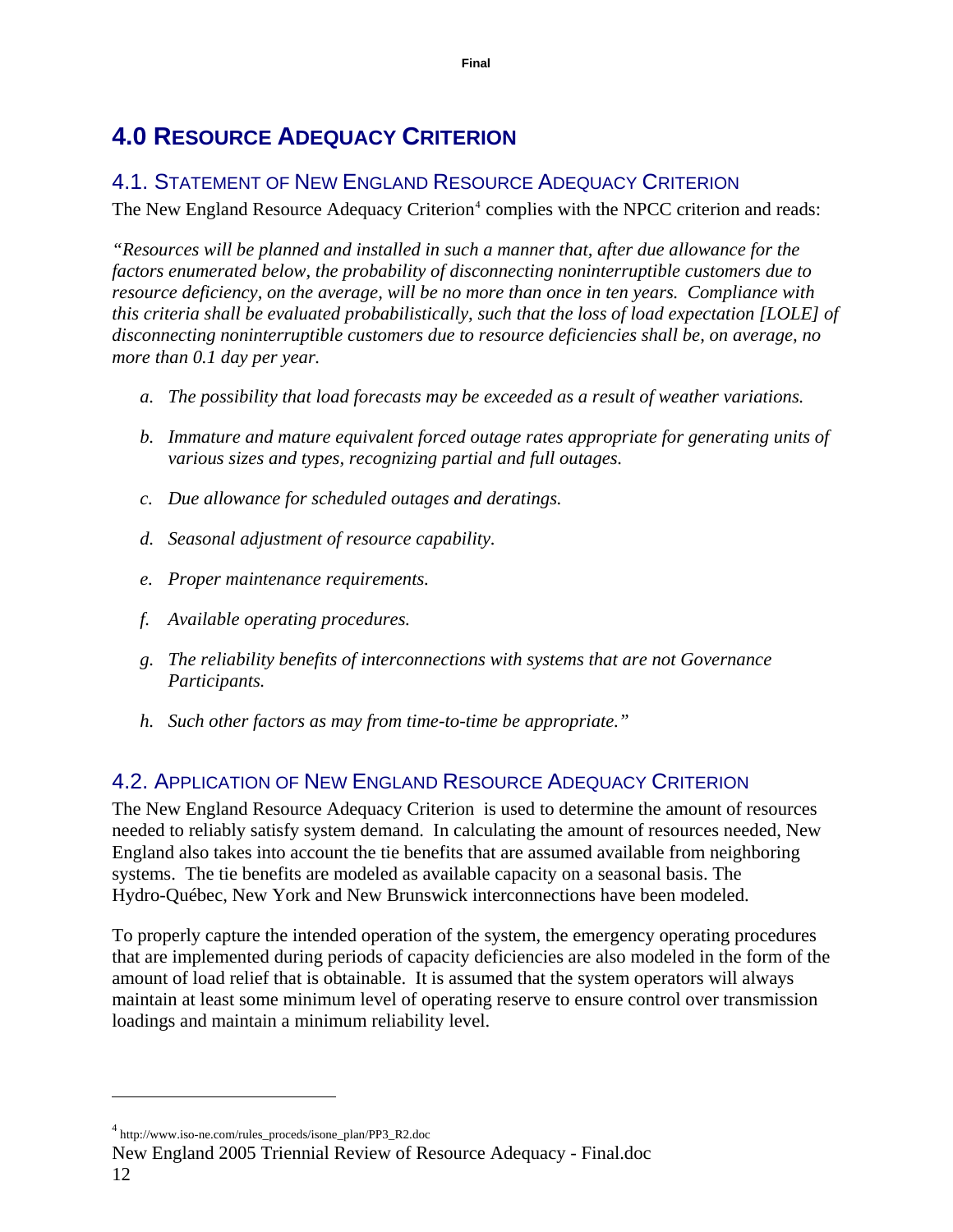<span id="page-12-0"></span>The amount of additional generation and load relief that may be obtained during a capacity deficiency is shown in [Table 8.](#page-13-1) This table provides the different actions and their priority when implementing ISO New England Operating Procedure No 4 (OP 4) – *Action During A Capacity*  Deficiency<sup>[5](#page-12-1)</sup>. In actual practice, these actions may be implemented in a different order to reflect the current situation and the magnitude of the expected deficiency experienced at the time. Actions 1 to 13 were modeled in this review. OP 4 Actions 14 to 16 were not modeled as load relief in this reliability assessment and are therefore listed as contingency resources. The amount of capacity assistance obtainable through OP 4 Action 11 is modeled as tie reliability benefits and the assumed benefits are shown in Appendix A.1.3.

Load relief from OP 4 actions is assumed to be constant through the study period except for the load relief obtainable through voltage reduction, which is assumed to be 1.5 percent of the system-wide peak demand.

# 4.3. STATEMENT OF REQUIRED RESOURCES

New England does not have a required reserve margin criterion. Required resources are planned based on meeting the NPCC LOLE reliability criterion of no more than one day in ten years disconnection of non-interruptible customers.

Interconnection benefits from the neighboring control areas of New York, Hydro Quebec, and Maritimes are modeled in this review. The value of such interconnections in terms of MW is tabulated in Appendix A1.3.1.

# 4.4. COMPARISON OF NEW ENGLAND AND NPCC RESOURCE RELIABILITY **CRITERION**

New England's Resource Adequacy Criterion as defined in Section 4.1 complies with the Resource Adequacy Criterion established by the NPCC.

# 4.5. RESOURCE ADEQUACY STUDIES CONDUCTED SINCE THE 2002 TRIENNIAL REVIEW

As part of the annual planning process, ISO-NE conducted various sub-area resource adequacy studies each year. The study results since the last Triennial Review were detailed in the Regional Transmission Expansion Plans (RTEP03 and RTEP04), and RSP05<sup>[6](#page-12-2)</sup>.

RSP05 identifies system improvements needed over the next 10 years and provides information on what infrastructure improvements are needed and when and where they are needed to meet the system's peak demands in conformance with planning criteria. Plans for the region's future electric infrastructure must account for the uncertainty of assumptions over the next 10 years in terms of load growth, fuel prices, new technology, market changes, environmental requirements,

<span id="page-12-1"></span> $^{5}$  http://www.iso-ne.com/rules\_proceds/operating/isone/op4/index.html<br> $^{6}$ 

<span id="page-12-2"></span>http://www.iso-ne.com/trans/rsp/index.htmlFor copies of this draft RSP05, please contact consumer service of ISO New England at 413-540- 4220, or custserv@iso-ne.com.

New England 2005 Triennial Review of Resource Adequacy - Final.doc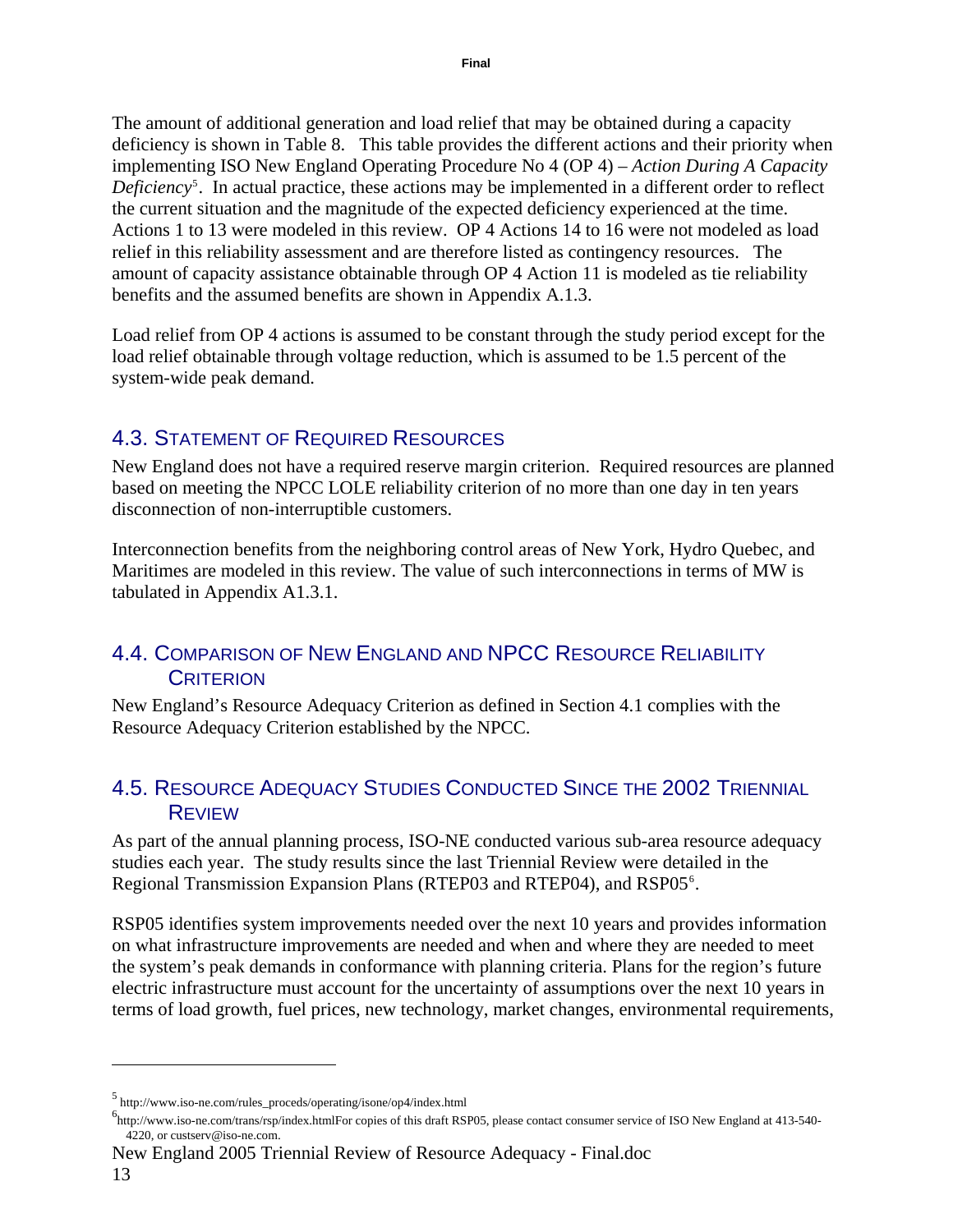#### <span id="page-13-1"></span><span id="page-13-0"></span>**Table 8 Appendix A – Estimates of Additional Generation and Load Relief From System Wide Implementation of Actions in ISO New England Operating Procedure No. 4 - Action During a Capacity Deficiency Based on a 26,355 MW System Load**

| Action #           | <b>Description</b>                                                                                                                                                  | МW                                                                                                     |
|--------------------|---------------------------------------------------------------------------------------------------------------------------------------------------------------------|--------------------------------------------------------------------------------------------------------|
| 1                  | Implement Power Caution and advise generators to prepare to provide<br>emergency energy                                                                             | $\Omega$                                                                                               |
| 2                  | Order on generation <5 MW, opting for OP 4 triggered dispatch per OP 14<br>Request "Settlement Only" units under 5 MW to come on line via Special<br><b>Notices</b> | 47                                                                                                     |
| 3                  | Interrupt Real-Time Demand Response, 2 hour or less notification - Block A                                                                                          | 11.9                                                                                                   |
|                    | Interrupt Real-Time Profiled Response Resources                                                                                                                     | 18.3                                                                                                   |
| 4                  | Interrupt Real-Time Demand Response, 2 hour or less notification - Block B                                                                                          | $\Omega$                                                                                               |
| 5                  | Interrupt Real-Time Demand Response, 2 hour or less notification - Block C                                                                                          | $\Omega$                                                                                               |
| 6                  | Begin to allow depletion of 30-minute reserve                                                                                                                       | About 600 MW, depending on NE's<br>2 <sup>nd</sup> largest contingency                                 |
| 7                  | Interrupt Real-Time Demand Response, 2 hour or less notification - Block D                                                                                          | $\Omega$                                                                                               |
| 8                  | Interrupt Real-Time Demand Response, 2 hour or less notification - Block E                                                                                          | $\mathbf 0$                                                                                            |
| 9                  | Voluntary Load Curtailment of New England Participants' Facilities.<br>Implement Power Watch.                                                                       | 40                                                                                                     |
|                    | Interrupt Real-Time Demand Response - 30 minutes or less notification, not<br>requiring voltage reduction to be implemented                                         | 57.7                                                                                                   |
|                    | Implement Power Watch                                                                                                                                               | 0                                                                                                      |
| 10                 | Transmission Customer Generation Contractually Available to Market<br>Participants During a Capacity Deficiency                                                     | 5                                                                                                      |
| 11                 | Schedule Market Participant-submitted EETs                                                                                                                          | Variable (could be between 0 and<br>1,000 MW)                                                          |
|                    | Arrange to purchase Control Area-to-Control Area emergency                                                                                                          |                                                                                                        |
| 12                 | Implementation of 5% Voltage Reduction (VR) requiring more than 10<br>minutes.                                                                                      | 5                                                                                                      |
|                    | Interrupt Real-Time Demand Response - 30 minute or less notification,<br>requiring voltage reduction to be implemented                                              | 189                                                                                                    |
|                    | In later actions of OP4 the New England ten-minute reserve may be<br>allowed to diminish to maintain an absolute minimum required level.                            | About 1,000 MW depending on<br>system conditions and circumstances<br>and on NE's largest contingency. |
| 13                 | Implementation of 5% VR requiring 10 minutes or less.                                                                                                               | 395                                                                                                    |
| 14a                | Transmission Customer Generation Not Contractually Available to Market<br>Participants During a Capacity Deficiency                                                 | 5                                                                                                      |
| 14b                | Voluntary Load Curtailment by Large Industrial and Commercial Customers                                                                                             | 200'                                                                                                   |
|                    | <b>Total Action 14</b>                                                                                                                                              | 200-205                                                                                                |
| 15                 | Radio and TV Appeals for Voluntary Load Curtailment. Implement Power<br>Warning                                                                                     | 200                                                                                                    |
| 16                 | Request State Governors to Reinforce Appeals for Voluntary Load<br>Curtailment and Declaration of Power Warning                                                     | 100                                                                                                    |
| <b>Grand Total</b> |                                                                                                                                                                     | $3,075.1 - 4,083.1$                                                                                    |

New England 2005 Triennial Review of Resource Adequacy - Final.doc

<span id="page-13-2"></span> $<sup>7</sup>$  The actual load relief obtained is highly dependent on circumstances surrounding the appeals, including timing and the amount of advanced</sup> notice that can be given.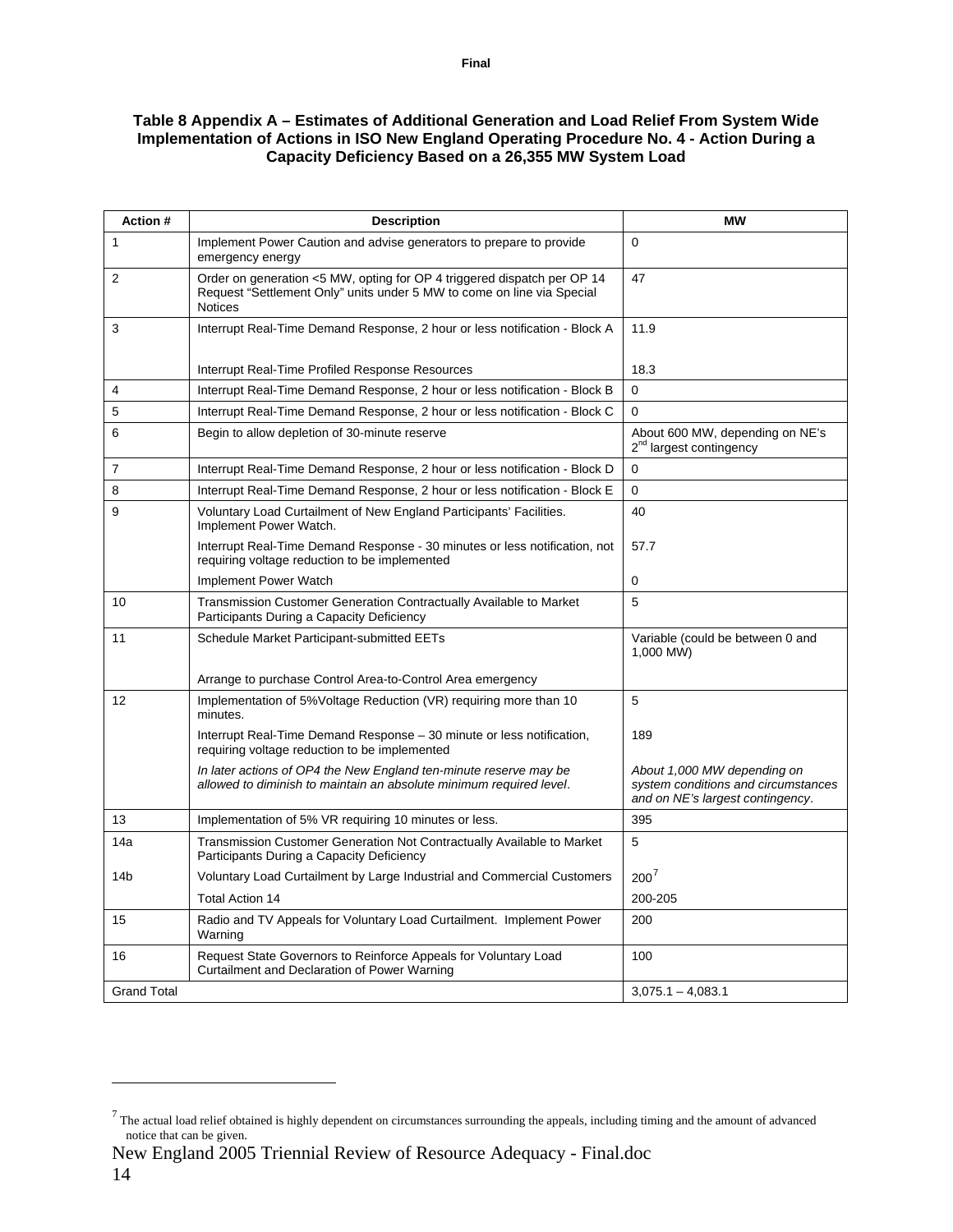and other relevant events. As with previous planning reports, formerly called Regional Transmission Expansion Plans (RTEPs), RSP05 provides technical information and data on various scenarios and identifies the requirements for maintaining, improving, and ensuring the reliability of the system in the short term. The plan also assists in linking physical system needs to wholesale market mechanisms aimed at attracting market solutions (generation, demand response, etc.) to mitigate these needs. RSP05 thus is a broader plan of the region's electric system needs than the previous RTEP reports.

RSP05 resource adequacy studies are consistent with previous RTEP findings that indicated the need for significant new generation or demand-side resources in New England in the 2008 to 2010 timeframe. Key findings of RSP05 are as follows:

- ♦ RSP05 identifies 272 transmission projects required for the reliability of the New England system. Previous RTEP reports emphasized the major 345 kV projects. RSP05 reinforces the need for the major 345 kV projects and, in addition, places greater emphasis on the need for transmission projects throughout the system and particularly within load pockets.<sup>8</sup>
- ♦ Under high-demand conditions, New England more likely will be forced to operate under emergency conditions as soon as 2006 due to resource limitations in the Connecticut (CT), Southwest Connecticut (SWCT), and Norwalk/Stamford Subareas (NOR).<sup>[9](#page-14-1)</sup>
- ♦ From a systemwide perspective, installed capacity projections show that additional resources are needed to meet systemwide demand as early as 2008 but no later than 2010.
- ♦ Analysis of operating reserves shows the immediate need for approximately 1,100 MW of incremental quick-start resources or units with competitive energy prices in BOSTON and Greater Connecticut, especially in Greater Southwest Connecticut.<sup>[10](#page-14-2)</sup> Adding 530 MW (of the 1,070 MW) in Greater Connecticut will meet this area's capacity needs and also serve to meet systemwide needs.
- $\bullet$  The region must convert 400 MW of gas-fired generation to dual-fuel capability (i.e., having the flexibility and storage capacity to use oil as well as gas) by winter 2006/2007, and increase that capability by 250 MW per year through winter 2008/2009 and 500 MW more in winter 2009/2010.

<span id="page-14-0"></span><sup>8</sup> Load pockets are areas of the system where the transmission capability is not adequate to import capacity from other parts of the system, and load must rely on local generation.

<span id="page-14-1"></span>To conduct resource planning reliability studies within New England, the region is modeled as 13 sub-areas and three neighboring control areas. In addition to SWCT, NOR, and CT, these sub-areas include northeastern Maine (BHE); western and central Maine/Saco Valley, New Hampshire (ME); southeastern Maine (SME); northern, eastern, and central New Hampshire/eastern Vermont and southwestern Maine (NH); Vermont/southwestern New Hampshire (VT); Greater Boston, including the North Shore (BOSTON); central Massachusetts/northeastern Massachusetts (CMA/NEMA); western Massachusetts (WMA); southeastern Massachusetts/Newport, Rhode Island (SEMA); and Rhode

<span id="page-14-2"></span>Island bordering Massachusetts (RI). The three neighboring control areas are New York, Hydro-Quebec, and the Maritimes.<br><sup>10</sup> Quick-start capacity typically is comprised of pumped storage and conventional hydro units, combu load-reduction) program resources, and internal combustion units that can start up and be at full load in less than 30 minutes. These units provide greater operating flexibility in daily operations and in emergency situations than base-load generators, which are available at all times to serve load, or generators that are available to serve intermediate load levels. In daily operations, quick-start resources can help replenish the capacity lost due to a sudden and unexpected loss of a generating unit or transmission facility. Under severe peak-load conditions, quick-start units can help avoid the need to implement involuntary load shedding by providing either energy or operating reserves.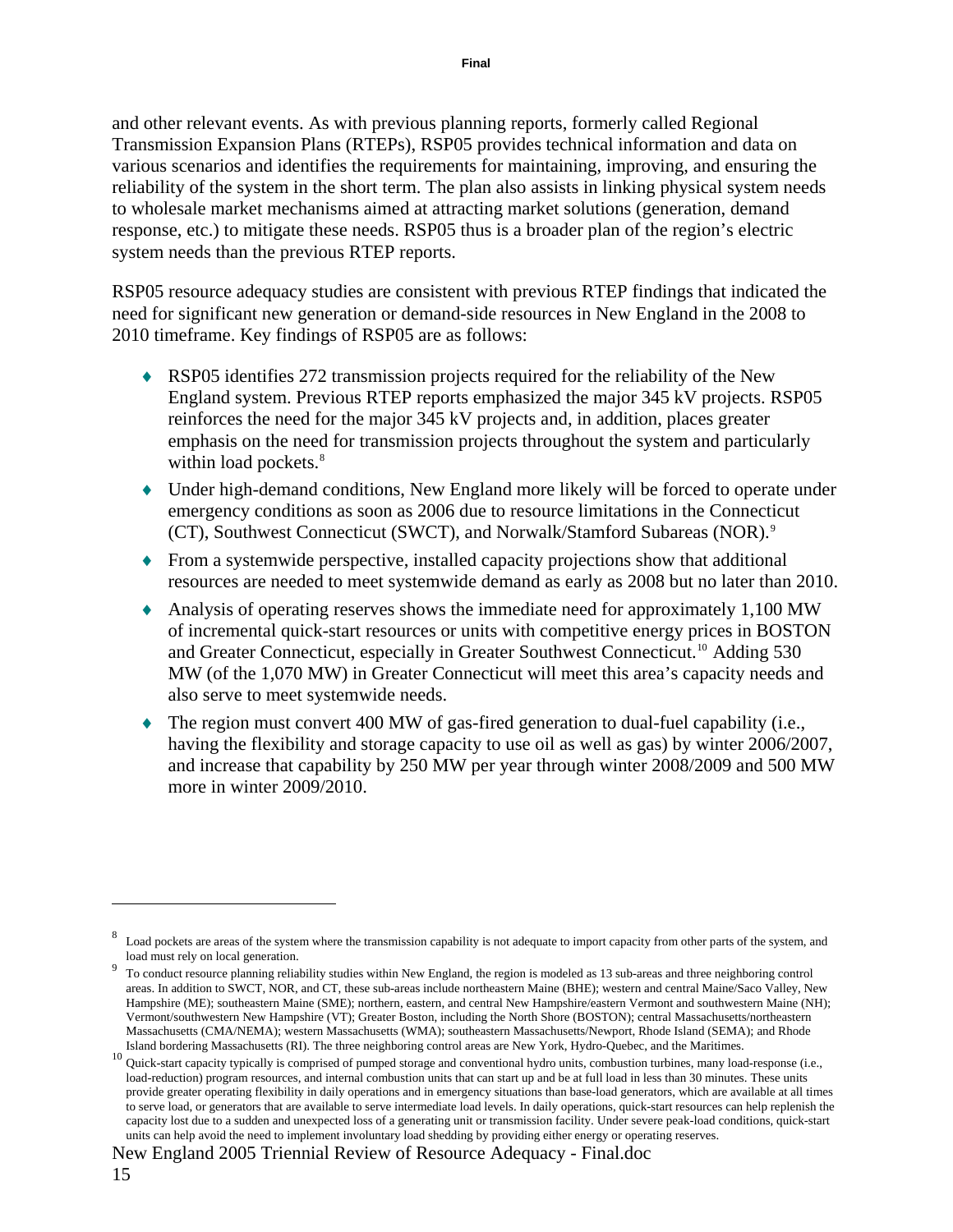# <span id="page-15-0"></span>**5.0 RESOURCE ADEQUACY ASSESSMENT**

# 5.1. BASED ON REFERENCE LOAD FORECAST**[11](#page-15-1)**

# 5.1.1. BASE CASE

<span id="page-15-2"></span>The Base Case is based on all the major assumptions listed in [Table 1](#page-2-0), and also assumes that all planned transmission upgrade projects will be completed as expected. [Table 9](#page-15-2) lists these transmission upgrade projects and the target completion dates.

| Name of Transmission Upgrade Project                              | <b>Approximate Resulting Transfer</b><br><b>Capability Increase (MW)</b> | <b>Target Completion</b><br>Date |  |
|-------------------------------------------------------------------|--------------------------------------------------------------------------|----------------------------------|--|
| Southwest Connecticut Reliability Project -                       | Southwest CT Import: 275/1,100                                           | year 2007/2010                   |  |
| Phase I / Phase II                                                | Norwalk / Stamford Import: 200/550                                       |                                  |  |
| NSTAR 345 kV Transmission Reliability<br>Project Phase I/Phase II | Boston Import: 900/1,100                                                 | year 2006/2007                   |  |
|                                                                   | New Brunswick to New England: 300                                        |                                  |  |
|                                                                   | Orrington South: 100                                                     | vear 2007                        |  |
| Northeast Reliability Interconnection Project                     | Surowiec South: 150                                                      |                                  |  |
|                                                                   | Maine to New Hampshire: 100                                              |                                  |  |

|  | Table 9 Transmission Upgrade Projects and Target Completion Dates |  |  |
|--|-------------------------------------------------------------------|--|--|
|  |                                                                   |  |  |

## 5.1.2. SENSITIVITY CASE

<span id="page-15-3"></span>As a Sensitivity Case, all the planned transmission upgrade projects listed in [Table 9](#page-15-2) are assumed to be delayed beyond the study period. All other assumptions are the same as the Base Case. [Table 10](#page-15-3) shows the Base Case and Sensitivity Case LOLE results based on the reference load forecast.

| <b>Summer Reference</b><br>Year<br>Peak Load (MW) |        | <b>Installed Capacity</b> | LOLE (days per year)    |        |  |
|---------------------------------------------------|--------|---------------------------|-------------------------|--------|--|
|                                                   | (MW)   | <b>Base Case</b>          | <b>Sensitivity Case</b> |        |  |
| 2006                                              | 26,970 | 31,393                    | 0.0196                  | 0.0281 |  |
| 2007                                              | 27,350 | 31,393                    | 0.0276                  | 0.0406 |  |
| 2008                                              | 27.750 | 31,393                    | 0.0447                  | 0.0598 |  |
| 2009                                              | 28.145 | 31.393                    | 0.0976                  | 0.1401 |  |
| 2010                                              | 28,565 | 31,393                    | 0.1440                  | 0.1996 |  |

**Table 10 LOLE Results Based on Reference Load Forecast** 

# 5.2. BASED ON HIGH LOAD FORECAST

Recognizing the impact of load forecast uncertainty on LOLE and subsequently capacity resource requirements, ISO-NE also analyzed the system resource adequacy under a higher than expected load forecast, which would mainly be due to higher economic growth.

[Table 11](#page-16-1) shows the Base Case and the Sensitivity Case results under the high load forecast.

<span id="page-15-1"></span> $11$  The reference peak load forecast is characterized as having a "50/50" percent probability of occurring.

New England 2005 Triennial Review of Resource Adequacy - Final.doc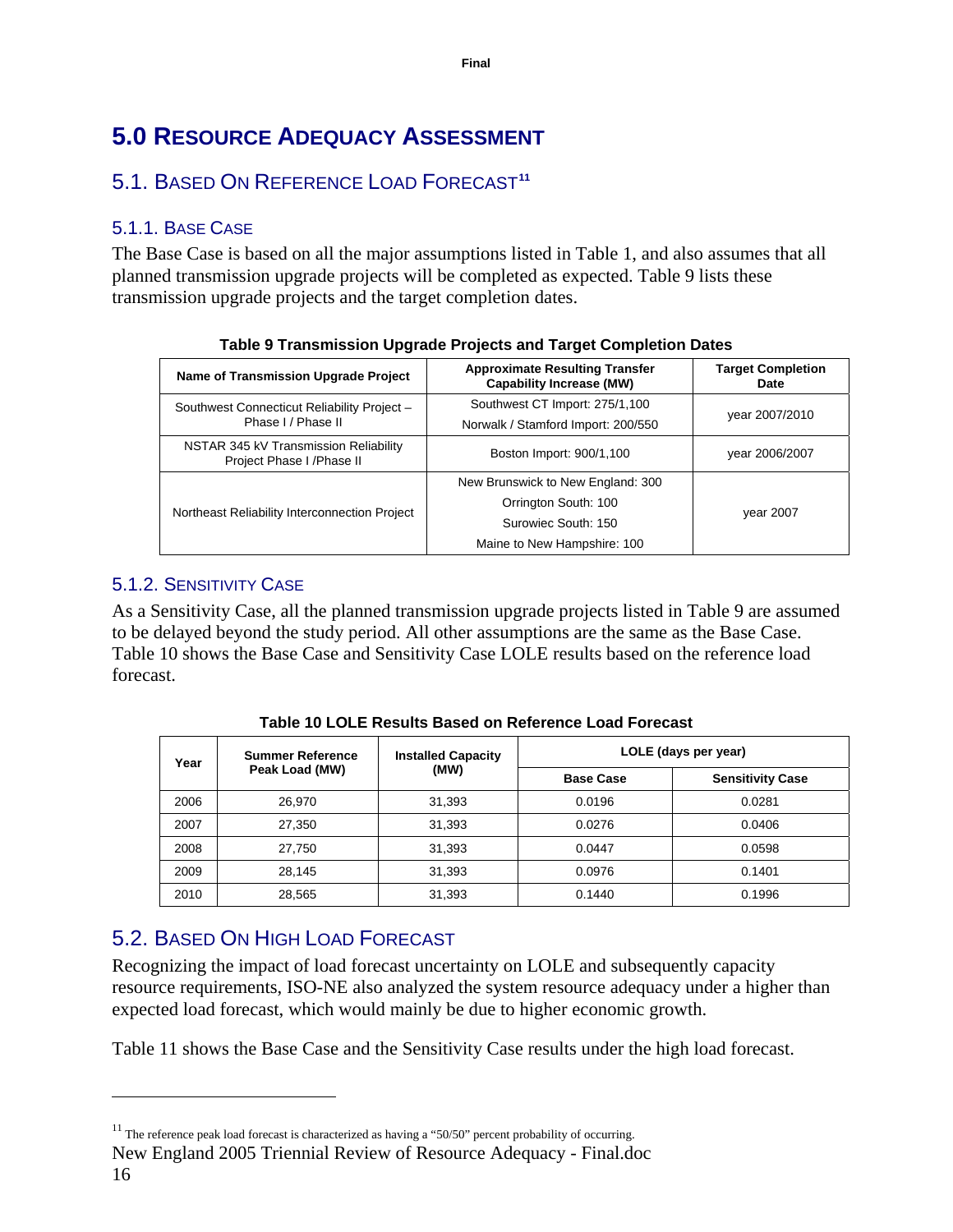<span id="page-16-1"></span><span id="page-16-0"></span>

| Year      | <b>Summer High Peak</b> | <b>Installed Capacity</b> | LOLE (days per year)    |        |  |  |  |
|-----------|-------------------------|---------------------------|-------------------------|--------|--|--|--|
| Load (MW) | (MW)                    | <b>Base Case</b>          | <b>Sensitivity Case</b> |        |  |  |  |
| 2006      | 27.210                  | 31,393                    | 0.0256                  | 0.0347 |  |  |  |
| 2007      | 27.875                  | 31.393                    | 0.0499                  | 0.0684 |  |  |  |
| 2008      | 28.570                  | 31.393                    | 0.0977                  | 0.1251 |  |  |  |
| 2009      | 29.220                  | 31,393                    | 0.2379                  | 0.3181 |  |  |  |
| 2010      | 29.920                  | 31,393                    | 0.3970                  | 0.5171 |  |  |  |

**Table 11 LOLE Results Based on High Load Forecast** 

# 5.3. MECHANISMS TO MITIGATE POTENTIAL RELIABILITY IMPACTS OF **UNCERTAINTY**

The New England bulk power system has been deregulated since 1999. This means that the installation of generating resources is market driven. Incentives to promote new generation entries into the market will depend on market signals. ISO New England provides market signals regarding resource needs through the annual Regional System Plan (RSP). The 2005 RSP was approved by the ISO New England Board of Directors on October 21, 2005. In that plan, ISO New England identified the year, the location and the amount of resources and transmission projects needed to meet system reliability. To provide additional incentives to resources to site at locations where they are needed the most, in 2004, ISO-NE has filed with the Federal Energy Regulatory Commission (FERC) a proposal to implement a Locational Installed Capacity (LICAP) market. The LICAP market is aimed to provide incentives to resources to be installed in the New England system where they are needed the most. In August 2005, FERC issued an order delaying the implementation of the LICAP market no earlier than October 1, 2006.

In the event that market signals do not promote adequate generation or demand response resource installations, the ISO New England has the ability to issue special Request for Proposals (RFP) for generating or demand response resources to meet system reliability. At present, there is an emergency RFP in place for southwest Connecticut where over 250 MW of resources have been purchased and installed through this RFP for use during the summer months to support system resource needs in New England. This program is targeted to end in 2008, when transmission upgrades to southwest Connecticut is expected to be in-service. To address fuel supply concerns this winter of 2005/06, ISO New England has filed with the FERC to implement a Demand Response Winter Supplemental Program covering December 1, 2005 through March 31, 2006. This program is intended to enroll up to 450 MW of demand response programs that will be used to mitigate capacity needs during this coming winter period. To preserve existing generating resource from deactivation or retirement, the current procedures in New England require that generating units obtain approval from ISO New England before they are allowed to retire or deactivate. ISO New England can enter into financial Reliability Must Run agreements with generating resources that are needed for system reliability.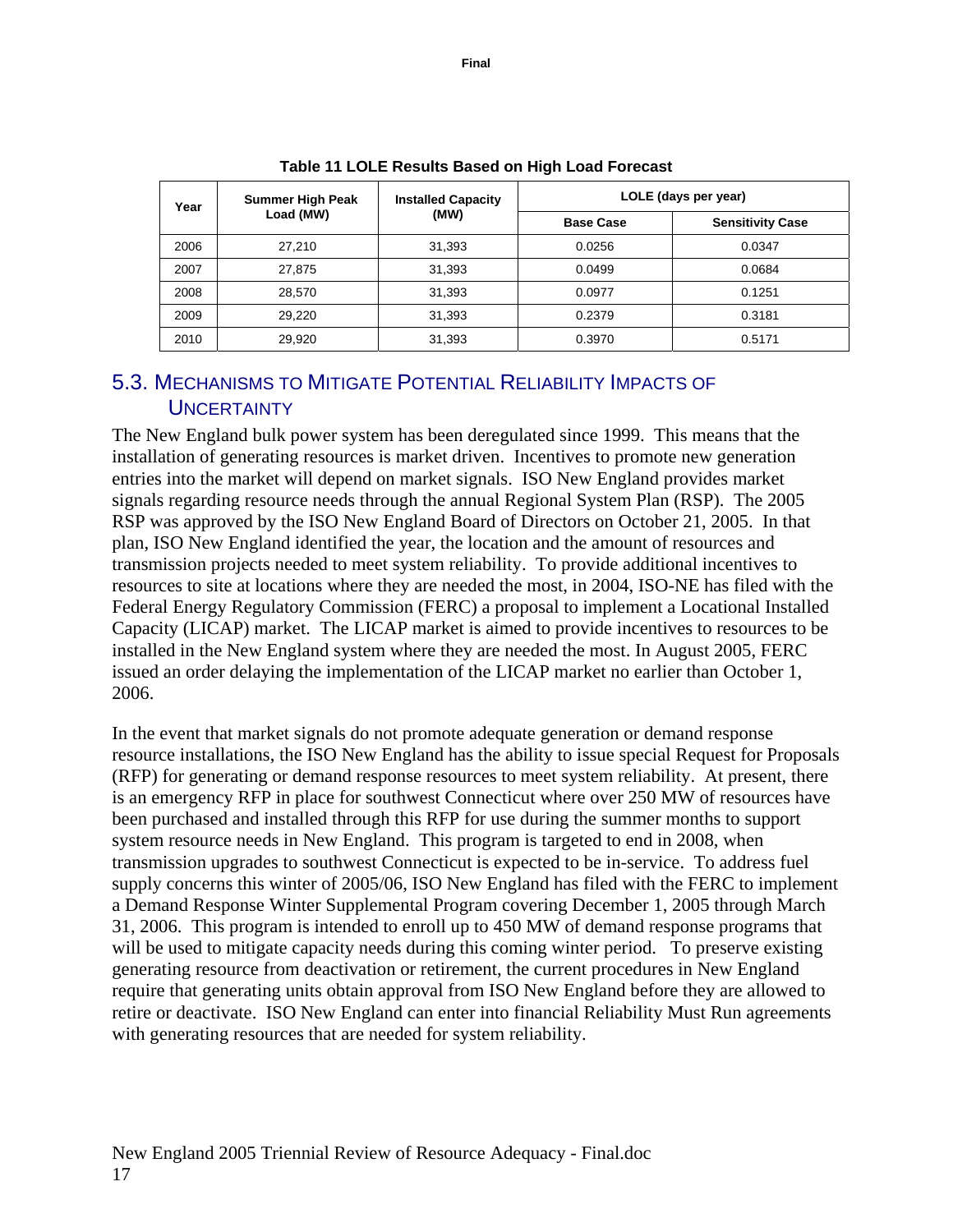

<span id="page-17-1"></span><span id="page-17-0"></span>**6.0 PLANNED RESOURCE CAPACITY MIX**

**Figure 3 New England's Resource Capacity Mix By Fuel Type in MW and Percentage** 

Note: Figure 3 assumed New England installed capacity by primary fuel type, summer 2005 (MW and percent). Totals include settlement-only units. Units in the "Miscellaneous" category (\*) include those fueled by biomass, refuse, and wind. Dual-fuel capacity (\*\*) is based on units with gas as the primary fuel; 11.5 percent of the units have oil as the primary fuel and gas as the alternative fuel. Total percentage does not add up to 100 due to rounding.

As shown in [Figure 3](#page-17-1), *New England's Resource Capacity Mix by Fuel Type,* approximately 39 percent of New England's generation fleet has the capability to burn natural gas as the primary fuel source. Recently, questions have arisen regarding whether New England has become overreliant on natural gas as a primary fuel source for electric power generation. It is true that the supply-side resource mix has changed dramatically in recent years, from a very diverse fuel mix in the 1990's to a scenario now of possible over-reliance on natural gas. Clean-burning natural gas as a major fuel source for electricity generation may not be objectionable, but without the proper contracting levels (supply and delivery) and without the capability to switch to liquid fuels in order to ride out temporary disruptions within the natural gas fuel supply chain, New England may be positioning itself for continued winter reliability concerns.

## 6.1. RELIABILITY IMPACTS RESULTING FROM THE PROPOSED RESOURCES FUEL SUPPLY AND TRANSPORTATION AND/OR ENVIRONMENTAL RESTRICTIONS

#### 6.1.1. NEW ENGLAND'S GENERATION FLEET IS VULNERABLE TO NATURAL GAS INTERRUPTIONS

As experienced in New England during the January 2004 Cold Snap, during periods of extreme winter cold, the demand for natural gas within the core gas market for space heating and other uses occurs coincidently with electric power production. ISO-NE had previously conducted studies of New England's interstate natural gas pipeline system, which showed that there is not enough natural gas pipeline capacity flowing into and throughout the region to satisfy the simultaneous winter demand of both the local gas distribution companies (LDCs) and the burgeoning gas-fired electric generation sector. In New England, the gas LDCs have

New England 2005 Triennial Review of Resource Adequacy - Final.doc 18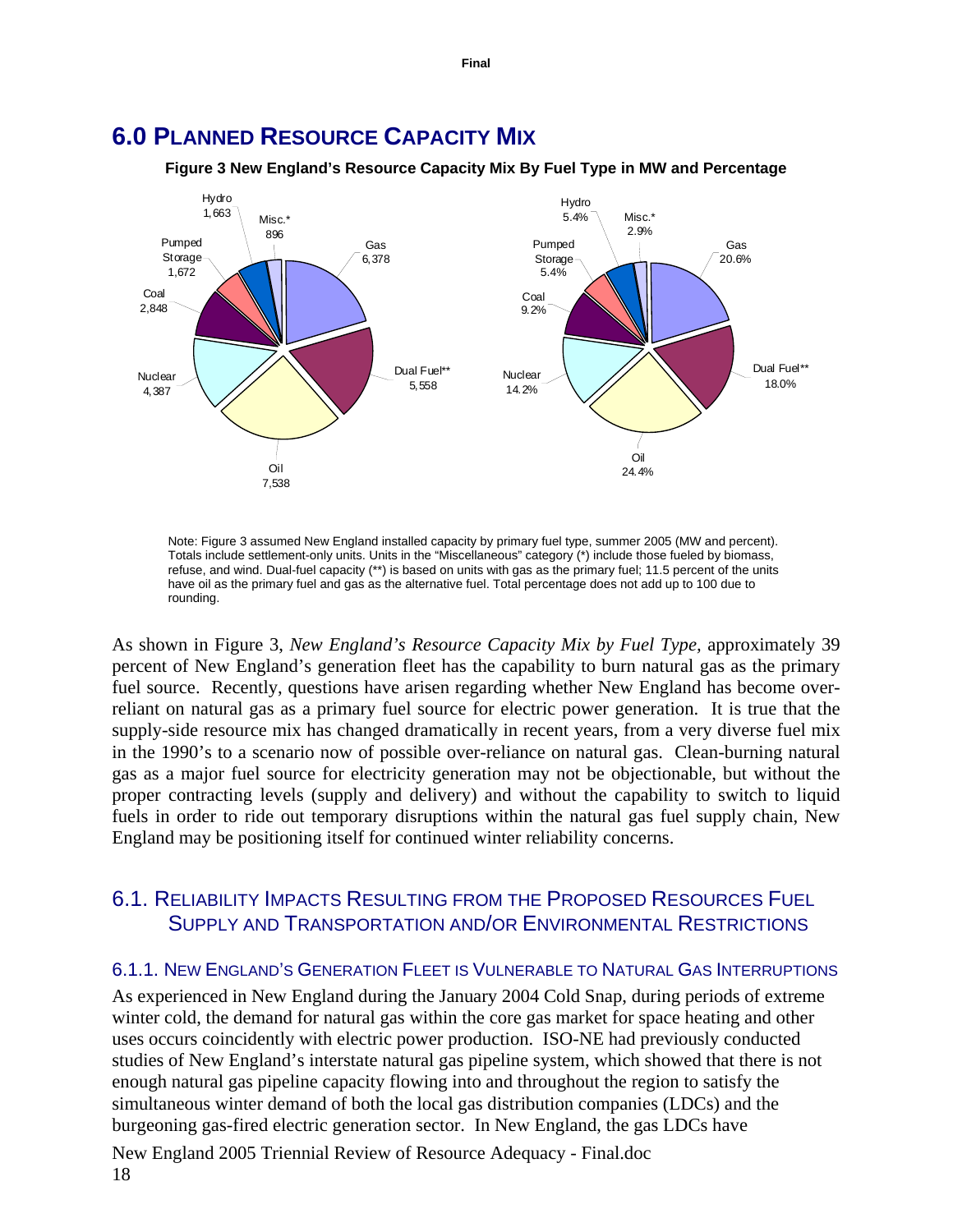<span id="page-18-0"></span>traditionally funded the majority of pipeline expansion and therefore, hold the majority of the contract rights and entitlements of that pipeline capacity.<sup>[12](#page-18-1)</sup> Since most gas-fired electric power generators do not hold firm gas transportation contracts covering the winter peak-load use period, the electric power sector has a fuel supply reliability risk during periods of extremely cold weather.

#### 6.1.2. A COLD SNAP PROVED THE POINT

This problem of coincident peak demand materialized during January 14 – 16, 2004, when both the demand for natural gas and electricity in New England hit an all-time seasonal record peak.[13](#page-18-2)  ISO-NE now refers to this period as the "January 2004 Cold Snap." During this period, a recordsetting amount of electric power generation, primarily gas-fired generation, became unavailable due to a number of reasons, and ISO-NE was required to invoke Emergency Operating Procedures (EOPs) to maintain the reliability of the regional power grid. Negative spark spreads, exercising of contractual rights, gas/electric market arbitrage, tight/illiquid spot market gas trading, and overall weather-induced equipment failures were all identified as reasons for decreased gas-fired unit availability. Fortunately, both the natural gas and electric power sectors managed to serve the record peak demand without loss of service to customers. However, the January 2004 Cold Snap was clearly a 'wake-up-call' to the electric power sector with respect to ensuring system reliability during periods of extreme winter peak demand.

# 6.2. MECHANISMS TO MITIGATE ANY POTENTIAL RELIABILITY IMPACTS OF RESOURCE FUEL SUPPLY AND TRANSPORTATION ISSUES AND/OR ENVIRONMENTAL RESTRICTIONS

Following the January 2004 Cold Snap, ISO-NE conducted a number of investigations. Early investigations conducted by ISO-NE's Market Monitoring Unit (MMU) culminated in both *an Interim and a Final Report[14](#page-18-3) on Electricity Supply Conditions in New England During the January 14-16, 2004 "Cold Snap".*<sup>[15](#page-18-4)</sup> The MMU Reports provided over 23 recommendations, corresponding to over 40 action items that the ISO-NE should investigate and possibly implement in order to better prepare for and operate through a future Cold Snap occurrence. Subsequent ISO-NE activities focused on implementing the remedial solutions emanating from the recommendations in those *Interim* and *Final* Cold Snap reports.

#### 6.2.1. A NEW COLD WEATHER EVENT OPERATING PROCEDURE

After the January 2004 Cold Snap, ISO-NE and various stakeholders from both the electric and natural gas industries worked to produce a short-term remedial market solution. The improvement was the development of a new "Cold Weather Event" Operating Procedure,<sup>[16](#page-18-5)</sup>

New England 2005 Triennial Review of Resource Adequacy - Final.doc

<span id="page-18-1"></span><sup>&</sup>lt;sup>12</sup> Gas-fired power generators in New England hold, in aggregate, approximately 0.8 billion cubic feet per day (Bcf/d) of firm transportation rights to natural gas trading hubs located outside New England. This can suppl

<span id="page-18-4"></span><span id="page-18-3"></span>

<span id="page-18-2"></span><sup>&</sup>lt;sup>13</sup><br>
New England experienced its all-time winter peak demand of 22,818 MW on January 15, 2004.<br>
<sup>14</sup> Interim Report published May 10, 2004. Final Report published October 12, 2004.<br>
<sup>15</sup> These reports, along with others,

<span id="page-18-5"></span>ISO Operating Procedure No. 20 upon the transformation of ISO-NE to a Regional Transmission Organization (RTO) on February 1, 2005. Has since been moved and renamed Appendix H of Market Rule No. 1, at the direction of the FERC.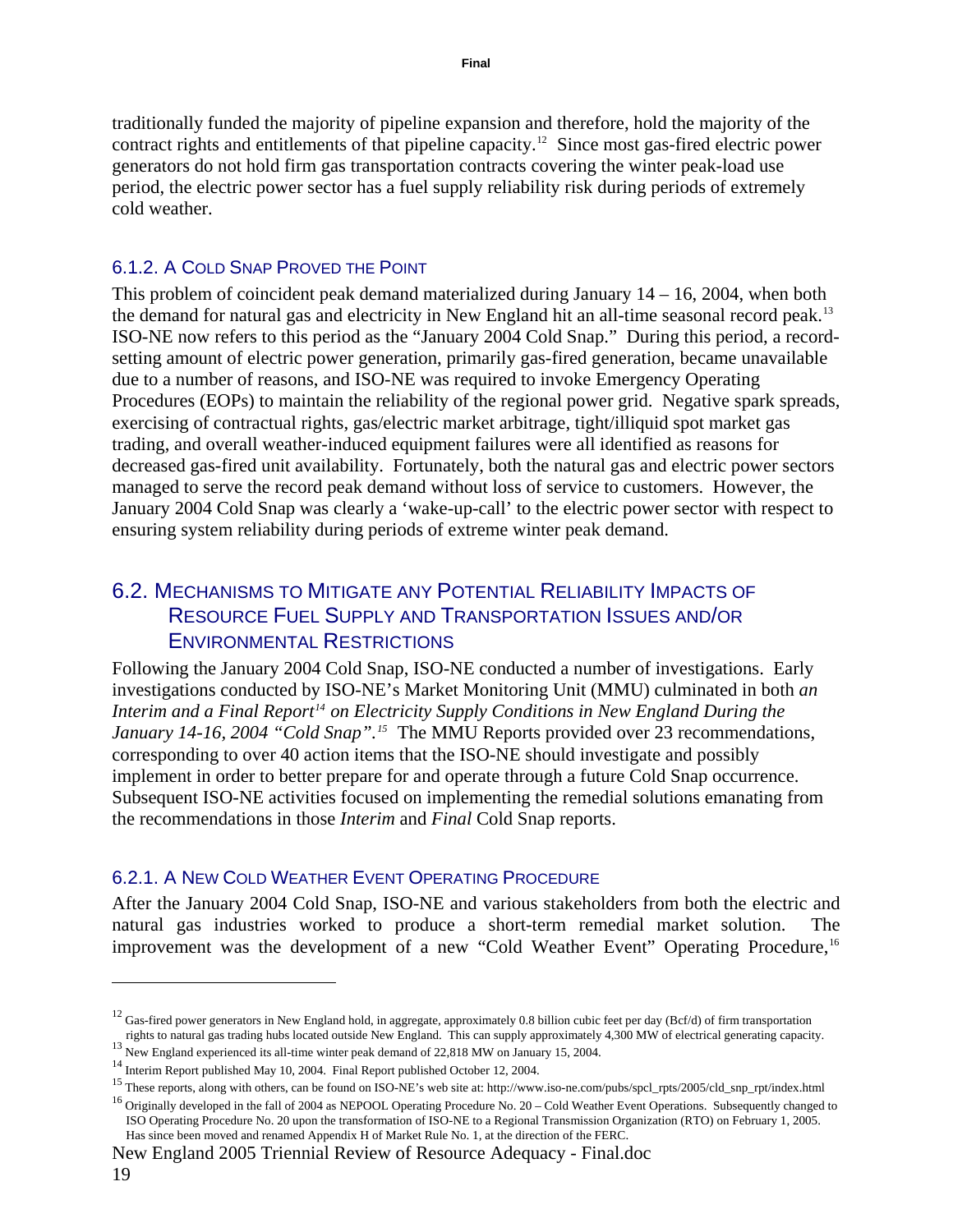<span id="page-19-0"></span>designed to forecast, provide notification, and temporarily modify wholesale electric market trading deadlines. Upon being triggered, the day-ahead electric trading deadline would be rolled back several hours in order to provide gas-fired electric power generators with the capability to minimize risk through early procurement of commodity and nomination of transportation. The new Operating Procedure also encourages fuel switching from natural gas to liquid fuel oil, subject to permitting and operational capability. Initial stages of the new Operating Procedure were triggered during the winter of 2004/2005. However, the last stage, declaration of a "Cold Weather Event," which would have realigned the wholesale electric market timeline, never materialized [17](#page-19-1). The new Operating Procedure will again be in effect for the winter of 2005/2006 and has with it a "*sunset clause*" scheduling for automatic termination on April 15, 2006.

#### 6.2.2. IDENTIFYING GAS-FIRED GENERATION'S CONTRACTUAL ARRANGEMENTS

After the January 2004 Cold Snap, ISO-NE undertook an investigation to identify all the contractual transportation entitlements held by in-region gas-fired power generators. In theory, gas-fired power generators with firm gas pipeline transportation contracts linked to outside the region should be able to *"spin gas into electricity"* during future Cold Snaps, barring arbitrage. However, ISO-NE's assessment revealed that only about 4,300 MW out of 11,936 MW of gas and dual fuel units have firm gas transportation (pipeline) contracts linking them to natural gas trading hubs located outside the region. In fall of 2004, ISO-NE developed a database of gas transportation contracts held by gas-fired generators. ISO-NE plans to perform an update to this contract assessment during the fall of 2005, in order to re-verify which units' contractual arrangements put them in a 'positive' position to deliver energy during extreme winter weather.

#### 6.2.3. INCREASED COMMUNICATIONS WITH THE REGIONAL NATURAL GAS INDUSTRY

After the Cold Snap, ISO-NE and stakeholders from the regional natural gas industry created the Electric/Gas Operations Committee (EGOC). The objective in the formation of the EGOC was the shared goal of promoting greater regional reliability of the electric and natural gas systems through improved education, understanding, communications and coordination. It was envisioned that the EGOC would be responsible for cross-training of electric and gas system operators, establishing emergency communications protocols and procedures, assessing and addressing system restoration issues, assessing coordination of electric and gas system maintenance requirements, and addressing other common issues.

The EGOC held several meetings during 2004 and 2005 to address their charter. The most significant accomplishment has been the increased communications between ISO-NE and the regional gas sector, which during the winter of 2004/2005 culminated in routine (weekly) communications between both parties. Communication dealt with understanding the public domain information posted on each other's websites.[18](#page-19-2) Emergency communication manuals and operational contact information were disseminated to both sectors, and employee training of

<span id="page-19-1"></span><sup>&</sup>lt;sup>17</sup> Post-operational analysis of Winter 2004/2005 can be found at: http://www.iso-<br>ne.com/pubs/spcl\_rpts/2005/cld\_snp\_rpt/Cold%20Snap%20Report%20Final\_CW.pdf

<span id="page-19-2"></span>New England 2005 Triennial Review of Resource Adequacy - Final.doc ne.com/pubs/spcl\_pts/2005/cd\_snp\_rpt=/perosent/cold=18 Natural gas pipelines support electronic bulletin boards (EBBs) capable of posting information on nomination/confirmation of gas shipments.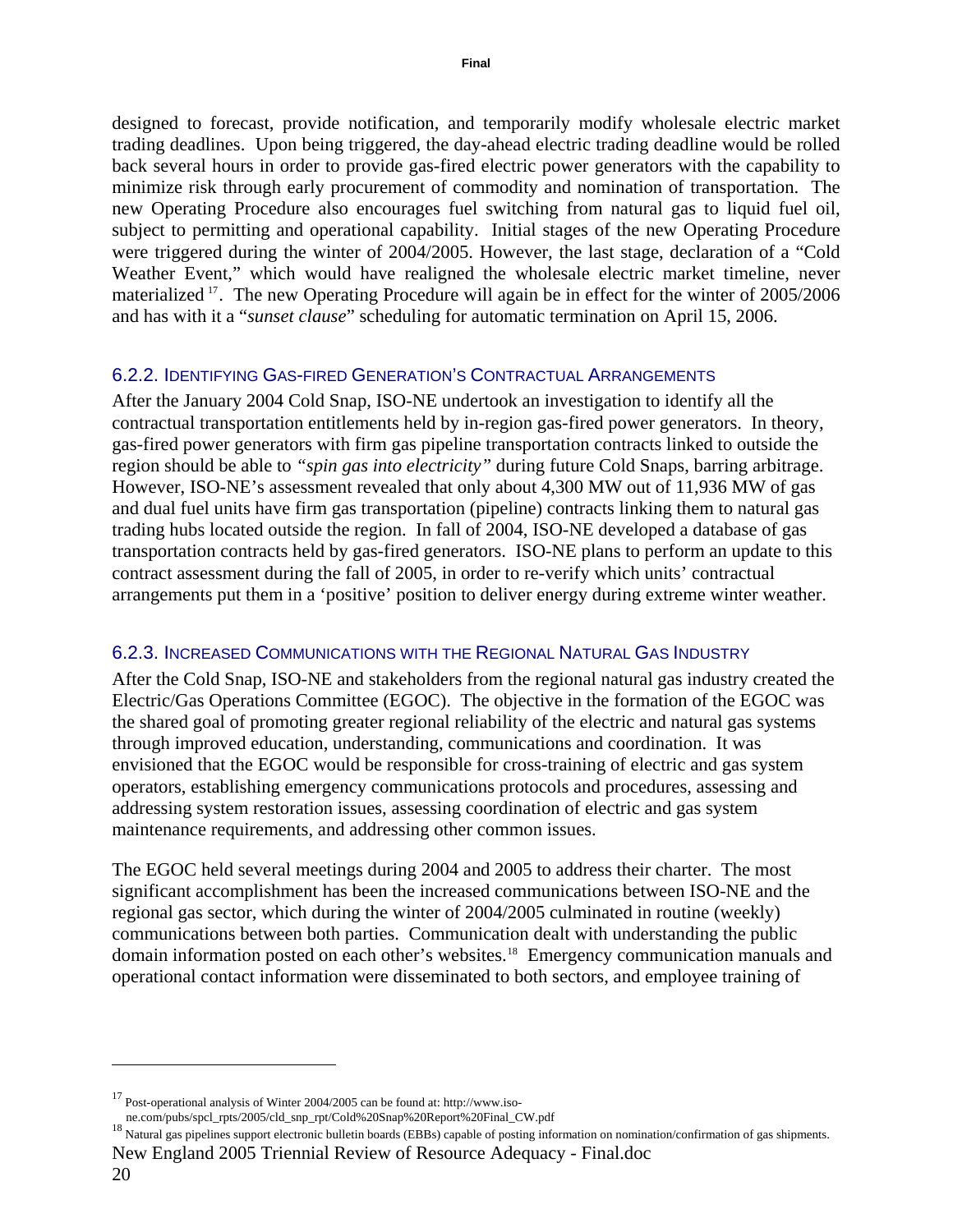<span id="page-20-0"></span>opposite systems was carried out. This communications protocol<sup>[19](#page-20-1)</sup> continues today and is expected to again be in place during the winter of 2005/2006.

#### 6.2.4. INCREASING DUAL-FUEL CAPABILITY

A key recommendation identified within the Cold Snap studies was to encourage maximization and sustainability of existing dual-fuel capability as well as expand dual-fuel capability to gas-only units. The study<sup>[20](#page-20-2)</sup> found that many gas-fired units had air permits to burn limited amounts of liquid fuel oil during emergency periods. However, in some cases, these air permits were ambiguous about when these units could actually burn oil. Furthermore, many of these units with air permits to burn liquids had not installed the necessary hardware (burner systems, software control, etc) or support infrastructure (on-site storage) to facilitate dual-fuel operation. ISO-NE has worked and continues to work with regional air regulators to review existing power plant Operating Permits (OP) with respect to clarifying existing language and incorporating exemption clauses that will allow limited or extended oil-burning operation only during periods when the electric power system is in an abnormal state (invocation of Emergency and/or Cold Weather Operating Procedures) or when the natural gas supply and/or delivery system has been constrained or curtailed due to force majeure type events. ISO-NE is currently working to assess the true capability and sustainability of dual-fuel operation across the generation fleet, with emphasis on determining the exact amount and location of dual-fuel capacity required to sustain reliable winter operations.

#### 6.2.5. "PEAKING GAS" STUDY

 $\overline{a}$ 

As part of ISO-NE's remedial investigations, an analysis of "peaking gas" services was recommended as a possible solution to providing quick-start gas-fired electric power generators with their necessary fuel requirements. ISO-NE assessed whether or not a new fuel reliability service targeted primarily at electric peaking capacity could be developed within the natural gas sector. With such a service, gas-fueled units could be called online with very short-notice (usually within a 10- or 30-minute timeframe) to respond to real-time contingencies to replace lost energy and/or replenish operating reserves. In the fall of 2004, ISO-NE hired a consultant to undertake this assessment.

It is important to note that within the natural gas industry, the term *"peaking service"* is generally associated with a full day of service provided during peak load periods. The service envisioned can be more accurately described as *"no-notice"* service, and comes with its own unique set of operating constraints. The assessment concentrated on the use of no-notice services, which are typically utilized for periods shorter than one day and do not adhere to the standard gas nomination and scheduling timelines. The assessment identified the potential participants, the character of potential service offerings and the resulting regulatory and pricing implications involved with these new services. Please note that the assessment is based upon New England's existing (circa 2004) market rules and regulatory structure for both the gas and electric industries. The major findings of this assessment are highlighted below:

New England 2005 Triennial Review of Resource Adequacy - Final.doc 21

<span id="page-20-2"></span>

<span id="page-20-1"></span><sup>&</sup>lt;sup>19</sup> The protocol ensures that ISO-NE abides by the ISO Information Policy and the gas sector compiles with antitrust provisions.<br><sup>20</sup> The study entitled *Dual-Fuel Generating Capacity and Environmental Constraints Analys* on ISO-NE web-site under the directory: http://www.iso-ne.com/pubs/spcl\_rpts/2005/cld\_snp\_rpt/1\_dual\_fuel\_interim\_report.pdf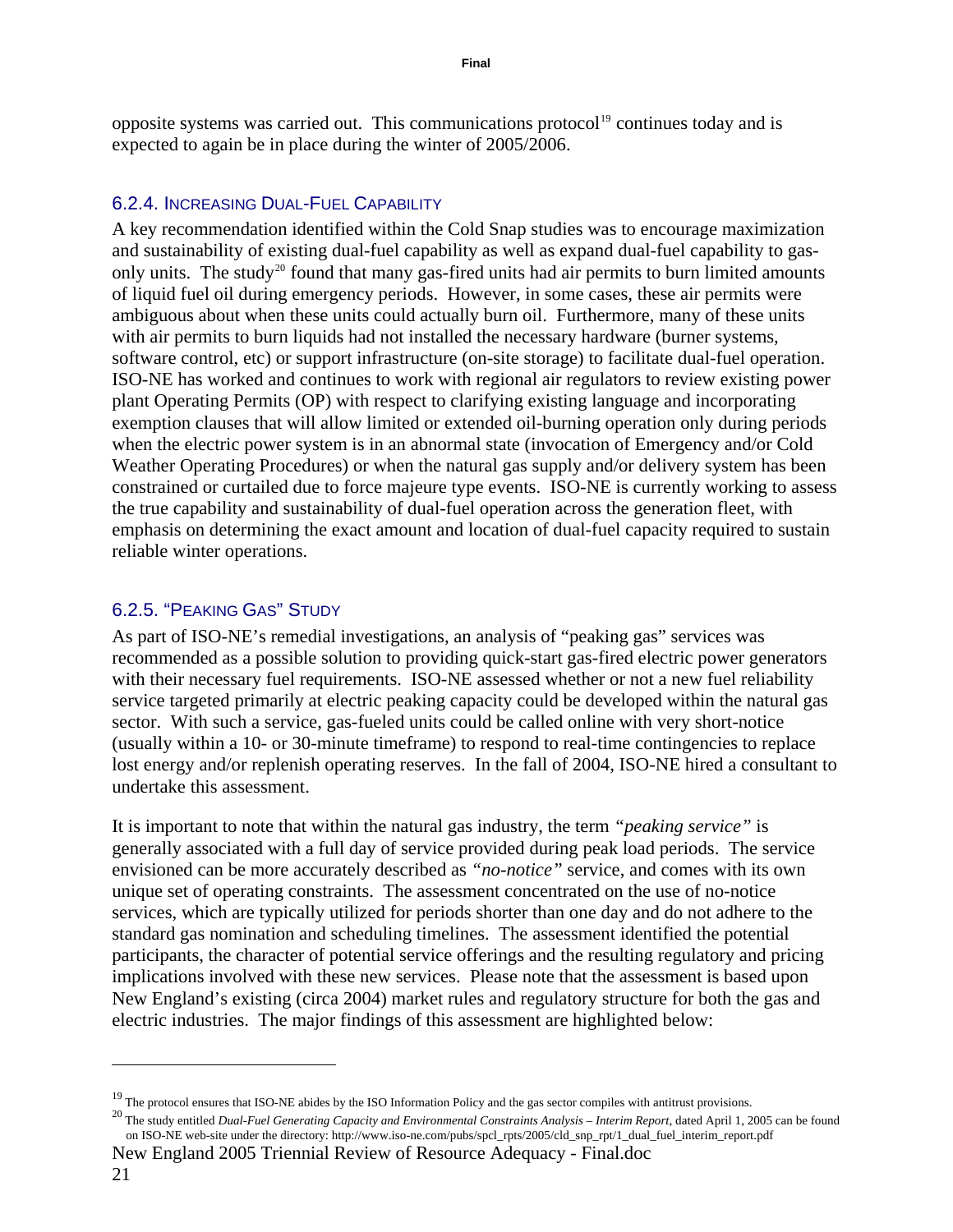- <span id="page-21-0"></span> The physical and scheduling complexity of providing no-notice service currently limits the sellers in the marketplace to the gas LDCs. In addition, sale of no-notice services by LDCs during peak load conditions may be seen as problematic by state regulators. It was also determined that regional gas marketers could not currently provide no-notice services on a firm basis since they traditionally do not control the required pipeline capacity or gas peaking assets, such as LNG or market area storage.
- $\hat{\mathbf{v}}$  The presumed high cost of a no-notice service would limit buyers to single-fuel, gasonly intermediate or peaking units, because dual-fuel units are presumed to have the capability to switch over to liquids. Under the current no-notice service structures, these types of units would also need to be physically located behind the LDC meters (citygate).
- Currently, New England's interstate gas pipelines will not support incremental nonotice type services. To significantly increase the number of generating units that could utilize such a service, additional market signals must be present to entice pipelines (or LDCs) to enter into these newly proposed no-notice service arrangements.
- $\div$  ISO-NE should weigh the value of expanding dual-fuel capability for peaking requirements against the cost of incremental no-notice services from the natural gas industry. This is especially true for larger generating units (250 - 500 MW) where the substantial fuel requirement would virtually eliminate no-notice service availability.

### 6.2.6. STUDIES OF THE FUTURE OUTLOOK FOR GAS SUPPLIES AND REGIONAL **INFRASTRUCTURE**

Additional studies were conducted to examine the outlook for natural gas supplies and infrastructure improvements.<sup>[21](#page-21-1)</sup> Key findings from these studies are as follows:

- New England's historical sources of natural gas supply are projected to decline or remain flat. The potential production quantities from gas basins in areas of the Western Canadian Sedimentary Basin (WCSB) and the offshore eastern coast of Canada (Sable Island) are lower than originally anticipated.
- The regional demand for natural gas continues to grow to supply newly planned electric power generators. Based on the ISO-NE's report entitled *New England Natural Gas Supply Assessment*, over 9,000 MW of planned new gas-fired power plants are considered likely to be built in New York, Ontario, and Québec combined. These new facilities will be competing with New England's power generators for traditional gas supplies and transportation.
- Upward price pressure and competition will continue to be a problem during peak winter periods in New England. As a result of the level of high demand, the regional

New England 2005 Triennial Review of Resource Adequacy - Final.doc 22 ne.com/pubs/spcl\_rpts/2005/cld\_snp\_rpt/7\_northeast\_natural\_gas\_infrastructure\_assessment.pdf

<span id="page-21-1"></span><sup>21</sup> ISO-NE's report entitled *New England Natural Gas Supply Assessment*, dated April 1, 2005 can be found on ISO-NE's web site at: [http://www.iso-ne.com/pubs/spcl\\_rpts/2005/cld\\_snp\\_rpt/1\\_dual\\_fuel\\_interim\\_report.pdf.](http://www.iso-ne.com/pubs/spcl_rpts/2005/cld_snp_rpt/1_dual_fuel_interim_report.pdf) ISO-NE's report entitled *Northeast Natural Gas Infrastructure Assessment*, dated April 1, 2005 can be found at: http://www.iso-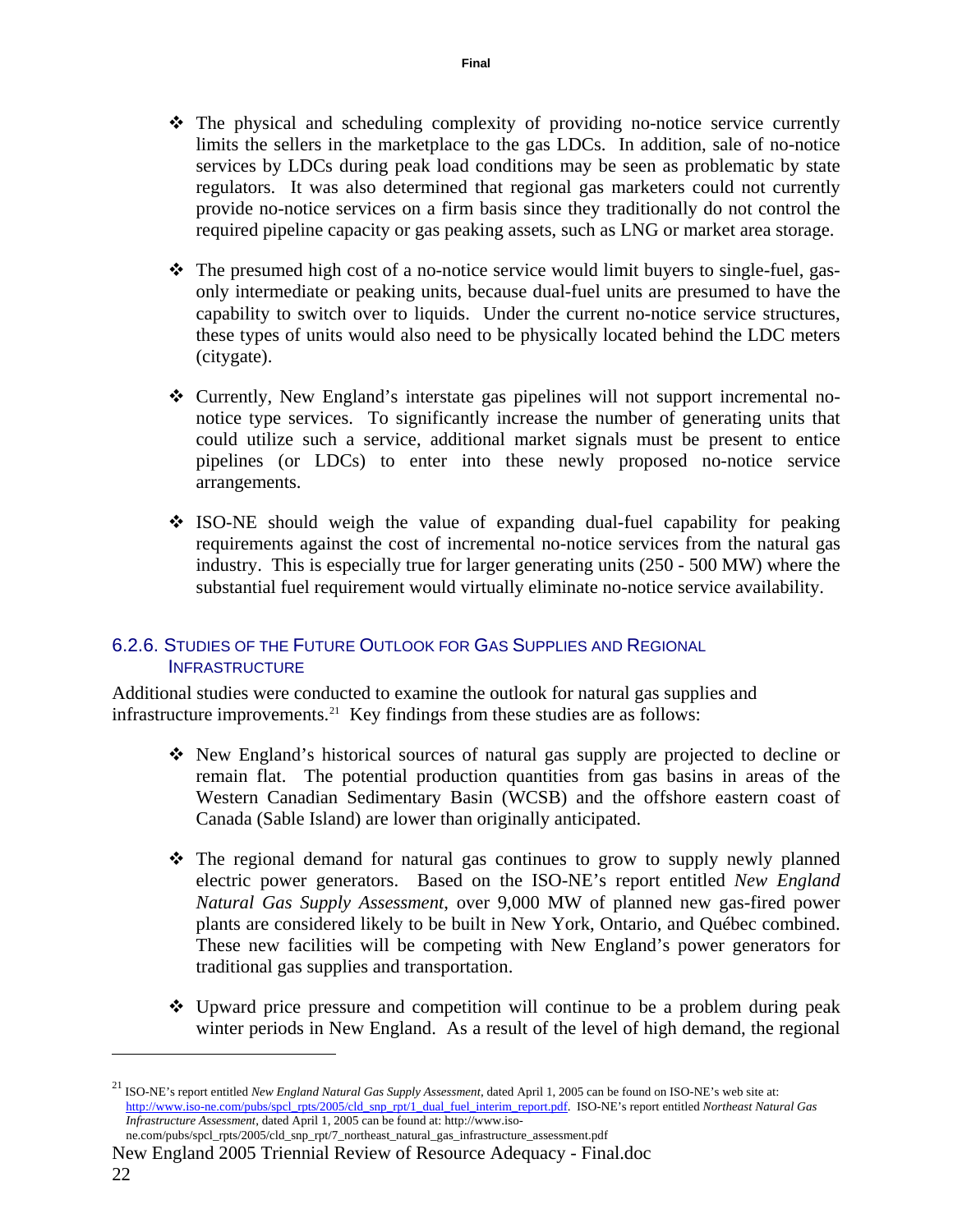<span id="page-22-0"></span>interstate gas pipelines currently will not support incremental "no-notice" type services. This type of gas contracting could help electric generators secure fuel supply during peak-demand periods or during electrical reserve pick-ups.

- $\div$  The current market structures for electricity and gas put the gas LDC sector at a competitive advantage over gas-fired electric power generators for purchasing natural gas products and services. This is primarily due to the LDC's ability to "passthrough" the costs to the rate base for recovery, versus the competitive market for wholesale electric energy.
- New LNG import facilities will most likely be required to meet New England's incremental gas-supply requirements in the near term. Siting concerns for proposed LNG projects within New England suggest that the LNG facilities proposed in the Canadian Maritimes may be the first new regional LNG import and storage facilities built.
- New LNG projects that materialize along the existing pipeline routes already developed for Sable Island gas deliveries will also bring benefits to New England's electric sector by back feeding the existing gas grid from the north and relieving the volume of west-to-east flows. This back feeding would create a great deal of residual gas pipeline capacity, which should increase the flexibility for the pipelines to offer additional services.
- $\div$  The global LNG production chain also has risks. Expanded liquefaction facilities are needed, but they are currently being developed in areas of political unrest. More LNG tankers have been ordered, but there are concerns over obtaining enough skilled maritime crews to operate this new fledgling fleet. There is also seasonal (winter period) global competition for LNG supplies from the growing demand in other areas of the world, all of which are located within the northern hemisphere (i.e., Europe  $\&$ Asia).

The findings of these studies raise a major concern regarding the future availability of natural gas for electricity generation in New England, given the current uncertainties associated with the future northeast United States and eastern Canadian gas supply, delivery, and demand situation.

# 6.2.7. ADDITIONAL STUDIES WITHIN THE ISO-NE REGIONAL SYSTEM PLAN

As part of its RTO filing, ISO-NE is charged with producing an annual planning report, currently identified as the 2005 Regional System Plan  $(RSP05)$ .<sup>22</sup> Within this year's planning assessment, a probabilistic, multi-area reliability simulation program was used to conduct studies to identify the minimum amount of gas-only capacity that must be operable in New England to meet a range of risk levels under expected load and capacity assumptions while accounting for transmission interface limits. The result of these simulations identifies the estimated amount of gas-only capacity that must be available during a natural gas supply shortage or delivery constraint. The

<span id="page-22-1"></span><sup>22</sup> http://www.iso-ne.com/trans/rsp/index.html

New England 2005 Triennial Review of Resource Adequacy - Final.doc 23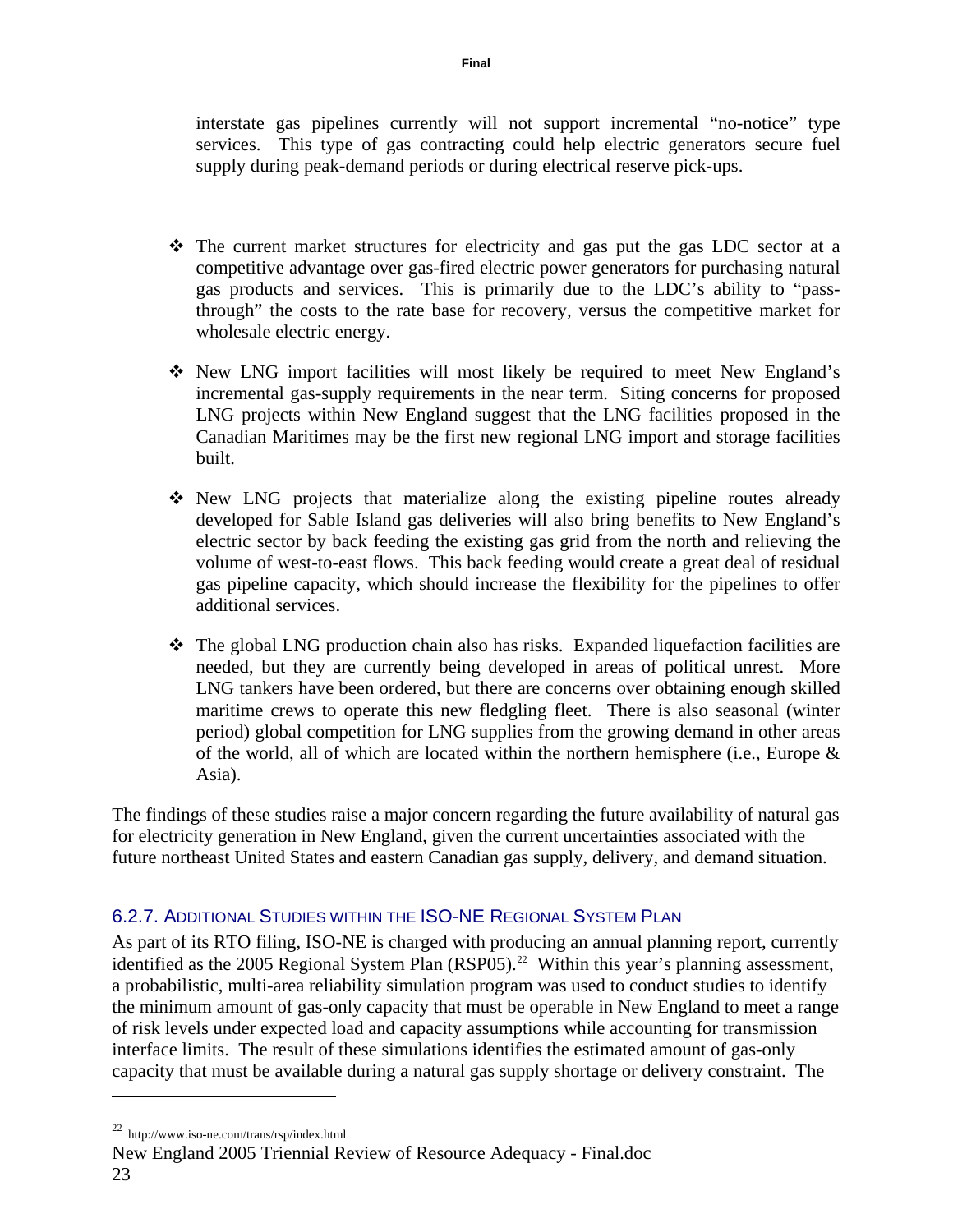<span id="page-23-0"></span>availability can be achieved by the use of alternate fuels (therefore requiring the gas-only resource to convert to dual-fuel capability) or access to gas through firm transportation contracts. The study covered the winter periods of 2005/2006 through 2009/2010. Please reference the final approved version of ISO-NE's RSP05 document for the detailed findings and conclusions.

#### 6.2.8. A THREE ISO/RTO MOU COORDINATES NATURAL GAS SUPPLY CONDITIONS RELATED TO POWER GENERATION

On June 23, 2005, ISO-NE, New York Independent System Operator (NYISO) and PJM Interconnection signed a Memorandum of Understanding (MOU) to coordinate operations and practices and share information and technology during periods of extreme cold weather and/or abnormal natural gas supply or delivery conditions. Natural gas-fired electric generation accounts for a significant portion of the regional generating capacity.

As the regional electricity industry grows more dependent on natural gas as a primary fuel source for generating resources, it has become apparent that the three northeast power grid operators need to closely coordinate operations and planning to ensure that system reliability is maintained whenever abnormal conditions occur, on either the electric or gas systems. The MOU provides the framework for this coordination.

The MOU will allow the northeast power grid operators to implement best practices to refine their Operating Procedures and communications protocols, interact unilaterally with the regional natural gas sector, undertake common-mode training, and coordinate future study activities. The degree of coordination is purely voluntarily. The MOU creates the Northeast ISO/RTO Natural Gas and Electric Interdependency Coordination Committee (NGEICC), which is currently working on finalizing its charter. ISO-NE has volunteered to chair the Committee.

# 6.3. AVAILABLE MECHANISMS TO MITIGATE POTENTIAL RELIABILITY IMPACTS OF RESOURCE CAPACITY FUEL MIX AND/OR ENVIRONMENTAL RESTRICTIONS

ISO New England is sensitive to issues relating to fuel supply and diversity. Most of the over 10,000 MW of generating resources installed in New England since 1999 are fueled by natural gas and while gas supply is not yet an issue during the New England summer peak demand season, its availability during the winter is of great concern. ISO New England and NEPOOL participants are investigating market mechanisms to promote fuel diversity. Meanwhile, there are last minute stop gap procedures in place to allow ISO New England to implement special emergency RFP to get resources installed for system resource adequacy and reliability. Prior sections of this Review has provided details of such RFP currently in effect. On October 28, 2005, ISO-NE/NEPOOL has filed with FERC a proposed Action Plan<sup>[23](#page-23-1)</sup> designed to ensure the reliability of New England bulk power system operations during the coming winter, in which natural gas and other generating fuels could be in short supply due to hurricane damages in the Gulf of Mexico Region.

<span id="page-23-1"></span><sup>23</sup> http://www.iso-ne.com/regulatory/ferc/filings/2005/oct/er06-\_\_\_winter\_project\_filing2\_10-28-05.pdf

New England 2005 Triennial Review of Resource Adequacy - Final.doc 24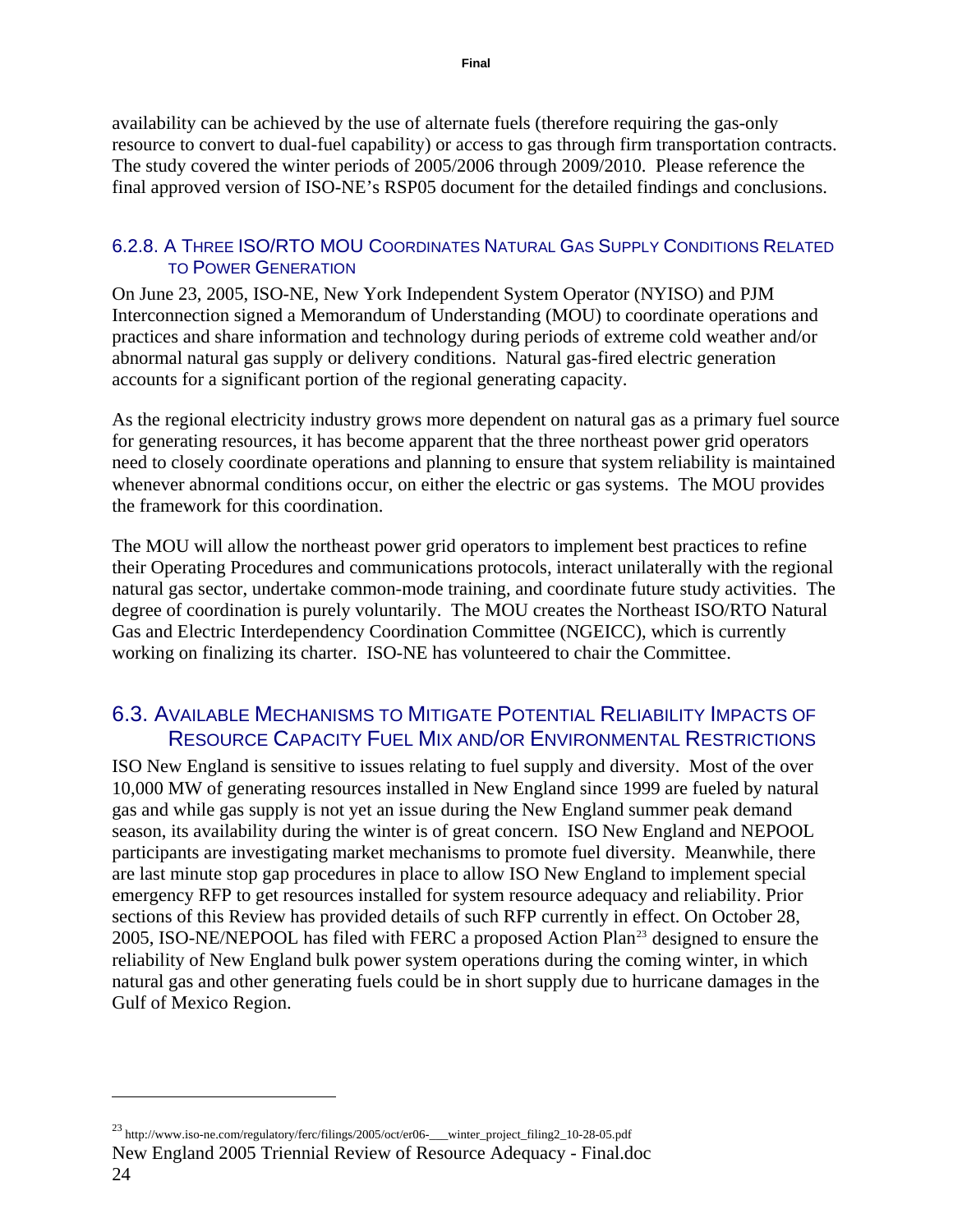# <span id="page-24-0"></span>**APPENDIX**

# **A DESCRIPTION OF RESOURCE RELIABILITY MODEL**

The ISO-NE developed Reliability Model was used for conducting this analysis. The ISO Reliability Model uses a procedure to calculate power system risks (i.e. Loss of Load Expectations (LOLE), Loss of Energy Expectations (LOEE)), and determine locational generation and transmission requirements for given risk levels. It combines sequential Monte Carlo simulation and dynamic optimizations to compute the total system risk while quantifying the two contributing components -- capacity shortages and transmission constraints. This means that for each risk index calculated, the breakdown of how much of the risk is from generation shortages and how much is from transmission limitations can be determined. For example, if a system's LOLE was calculated to be 0.1 days/year, the ISO Reliability Model also calculates the risk component that is due to generation inadequacies (say 0.08 days/year), and then the remaining 0.02 days/year is from transmission constraints.

For each hour, the program conducts a random draw to determine each generating unit's availability status (up or down state) while simulating the residence time in each state. The total available capacity is then compared with the hourly load in each sub-area in order to determine the capacity margin. Next, a primary Linear Program (LP) is performed to dispatch the capacity from surplus sub-areas to deficient sub-areas to minimize system load shedding, while honoring the transmission interface limits modeled. The flow in the interfaces between sub-areas from such a dispatch is calculated using a DC load flow model. The primary LP identifies whether or not the current hour is a loss of load event, and the causes of it (if it is generation shortage or transmission constraint).

After the primary LP is completed, a secondary LP is performed. If the outcome of the primary LP is a loss of load event, the secondary LP will determine the minimum amount of needed capacity or transmission interface limit increase in order to eliminate the loss of load event in that hour. If the current hour is not a loss of load event, the secondary LP will determine the maximum amount of capacity and transmission excess. In each instance, the secondary LP also identifies the feasible sub-area location for such additions or surplus while accounting for the transmission interface limitations in the system, and records the results as a solution vector.

After recording the solution vector for the current hour, the program proceeds to the next hour and repeats the steps noted above. This continues for each hour of the year with many years of replication. After the simulation is complete as indicated by the convergence of this process, the program computes the annual system total risk index and its risk components (generation and transmission). Based on the solution vectors recorded for each hour in the secondary LP, a sorting or dynamic programming procedure is employed to examine results and determine the optimal system planning solution based on the given risk criterion. This solution provides the total surplus/deficient generation and transmission by area or interface for a chosen risk level.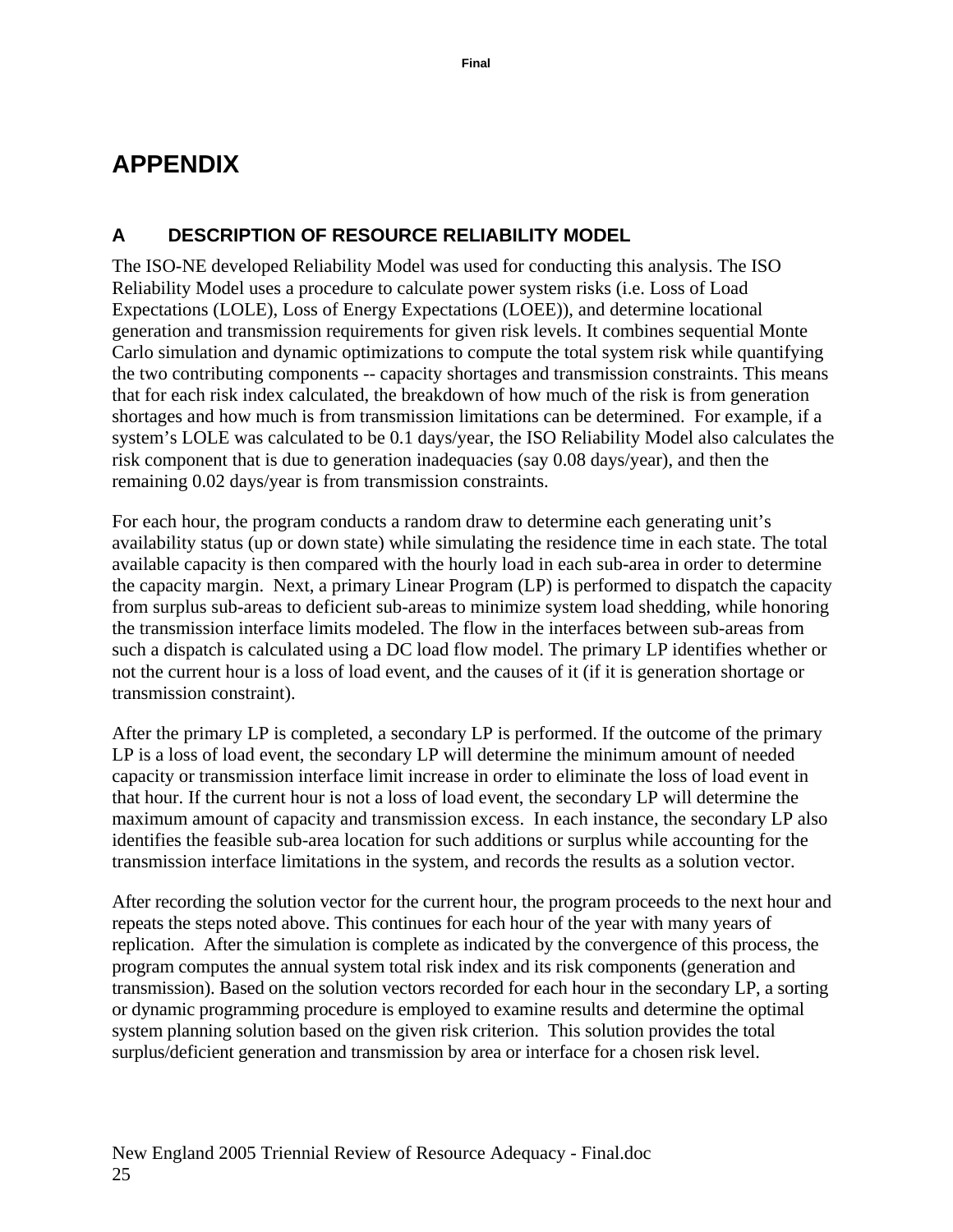<span id="page-25-0"></span>The ISO-NE Reliability Model has been benchmarked with the GE MARS model that was used for the calculation of the system risk indices for last Triennial Review. For the Base Case of this Review, both models were used to calculate the system LOLE indices. The results are shown in the following table. The slight differences in the LOLE results are due to the convergence characteristics of probabilistic models. When translated to MW value, these differences are marginal – for example, it is only about tens of MW difference at a 0.1 days/year level.

| Year | LOLE (days per year) for Base Case and Reference Load |                |  |  |  |
|------|-------------------------------------------------------|----------------|--|--|--|
|      | <b>ISO-NE Reliability Model</b>                       | <b>GE MARS</b> |  |  |  |
| 2006 | 0.0196                                                | 0.0180         |  |  |  |
| 2007 | 0.0276                                                | 0.0270         |  |  |  |
| 2008 | 0.0447                                                | 0.0460         |  |  |  |
| 2009 | 0.0976                                                | 0.1020         |  |  |  |
| 2010 | 0.1440                                                | 0.1520         |  |  |  |

**Table 12 Benchmarking Results between ISO-NE Reliability Model and GE MARS**

### **A.1.1 Load Model**

#### **A.1.1.1 Hourly Loads**

For this review, the ISO Reliability Model uses weekly peak load distributions as input, and internally developed the hourly load profile for the risk calculation. A detailed description of weekly peak load distributions for the New England system is documented in the ISO RSP05 report.

### **A.1.1.2 Load Forecast Uncertainty**

The forecast uncertainty associated with weather was imbedded in the weekly peak load distributions.

### **A.1.1.3 Demand of Entities that are Not Members of NEPOOL**

Not modeled.

### **A.1.1.4 Demand Side Management Programs**

Reference section A.1.5.

### **A.1.2 Resource Unit Representation**

#### **A.1.2.1 Unit Ratings**

**A.1.2.1.1 Definition**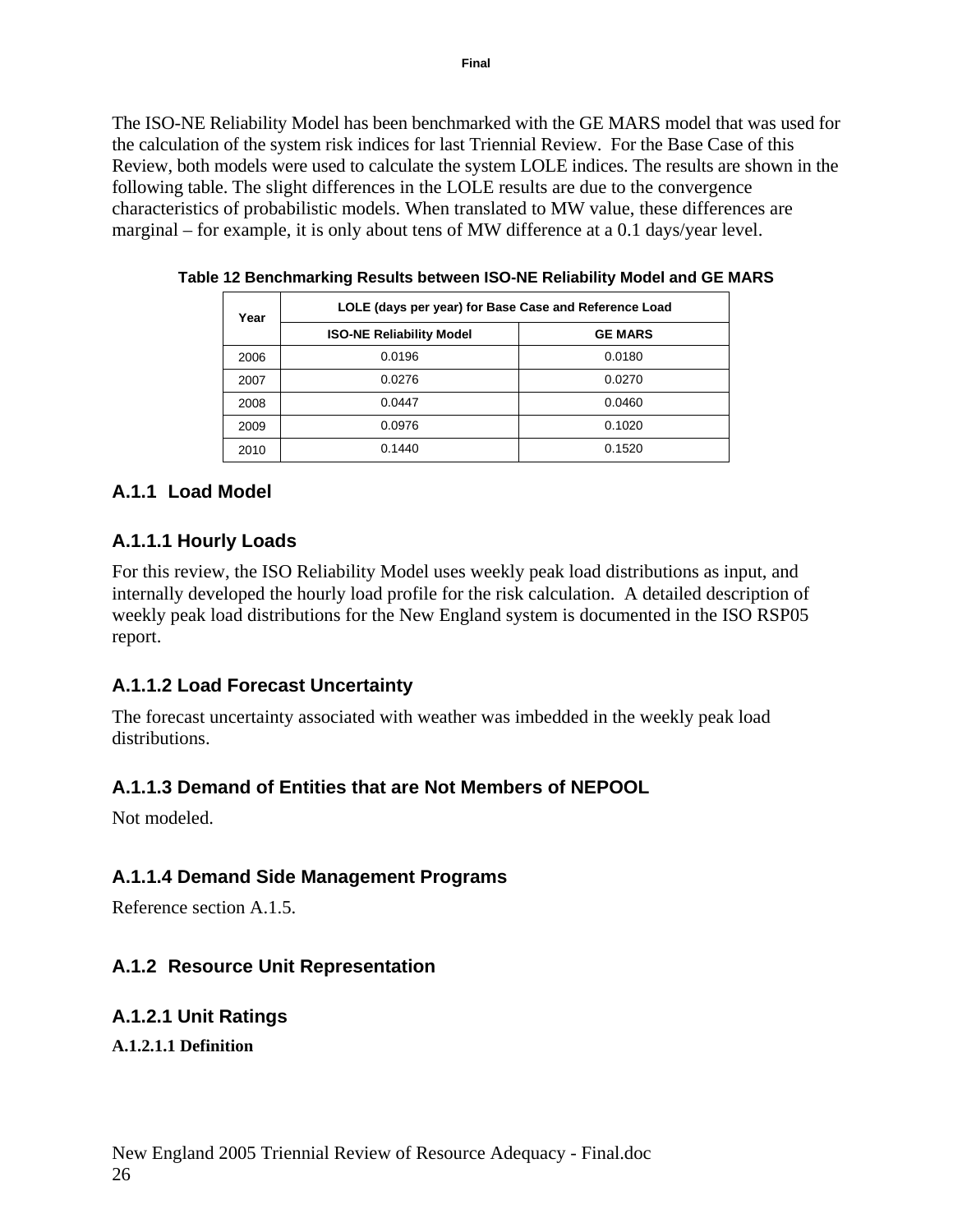<span id="page-26-0"></span>Existing capacity data was based on the Seasonal Claimed Capability (SCC) reported in the April 2005 CELT<sup>[24](#page-26-1)</sup> report. Seasonal Claimed Capability (SCC) represents the Summer (SCC-S) and Winter (SCC-W) Claimed Capability of a generating unit. The summer rating period runs from June 1 through September 30, and the winter rating period runs from October 1 through May 31. Claimed capability is the demonstrated maximum dependable load carrying capability, in megawatts, of such unit, excluding capacity required for station service use.

ISO-NE's CELT reports are published on ISO-NE's website: http://www.iso-ne.com/trans/celt/index.html

#### **A.1.2.1.2 Procedure for Verifying Ratings**

ISO-NE has the authority to initiate audits of all generating units to verify their Seasonal Claimed Capability. Audits are initiated by ISO-NE ordering the generator output to be increased from its current operating level (if that level is below SCC) to its SCC. The required duration for a claimed capability audit is at least two hours and no more than eight hours, depending on the Capability Period and type of unit. In order to pass a claimed capability audit, a unit must demonstrate it can achieve average output greater than or equal to Claimed Capability. Full details of the audit process can be found in the New England Manual for Installed Capacity, Manual M-20, Attachment D (Claimed Capability Audits): *http://www.iso-ne.com /rules\_proceds/isone\_mnls /index.html.*

# **A.1.2.2 Unit Unavailability Factors Represented**

**A.1.2.2.1** Unit forced outage assumptions were based on five-year (2000 through 2004) average Equivalent Forced Outage Rate Demand (EFORd). Unit availability reflects the projected scheduled maintenance and forced outages. Individual generating unit maintenance assumptions are based on each unit's previous five-year historical average of scheduled maintenance.

**A.1.2.2.2** The unit forced outage data was based on the unit's historical data and North American Reliability Council (NERC) average data for the same class of units. For non-nuclear units, it is determined using a combination of NERC's Class Average from January 2000 to February 2003, and the calculated EFORd using NERC Generating Availability Data System (GADS) data from March 2003 to December 2004. Analysis showed that the nuclear units in New England performed better than NERC Class Average EFORd; therefore, the forced outage data for the nuclear units is determined using ISO-NE calculated EFOR data from January 2000 to February 2003, and the calculated EFORd using GADS from March 2003 to December 2004.

<span id="page-26-2"></span>**A.1.2.2.3** No specific immaturity unavailability factors are considered in this review.

| <b>Unit Type</b> | EFORd(%) |
|------------------|----------|
| <b>FOSSIL</b>    | 6.71     |
| CC.              | 6.03     |
| <b>DIESEL</b>    | 5.56     |
| <b>JET</b>       | 7.09     |
| <b>NUCLEAR</b>   | 1.35     |
| <b>HYDRO</b>     | 3.80     |

**Table 13 New England Average EFORd By Unit Type** 

<span id="page-26-1"></span><sup>&</sup>lt;sup>24</sup> The *Capacity, Energy, Loads and Transmission Report* (CELT) is a source of assumptions for use in planning and reliability studies, and fulfills in part the reporting requirements of DOE, NERC Reliability Assessment Subcommittee, NPCC, EEI, EFSB(MA) and New England. The CELT forecast assumptions do not constitute a "plan".

New England 2005 Triennial Review of Resource Adequacy - Final.doc 27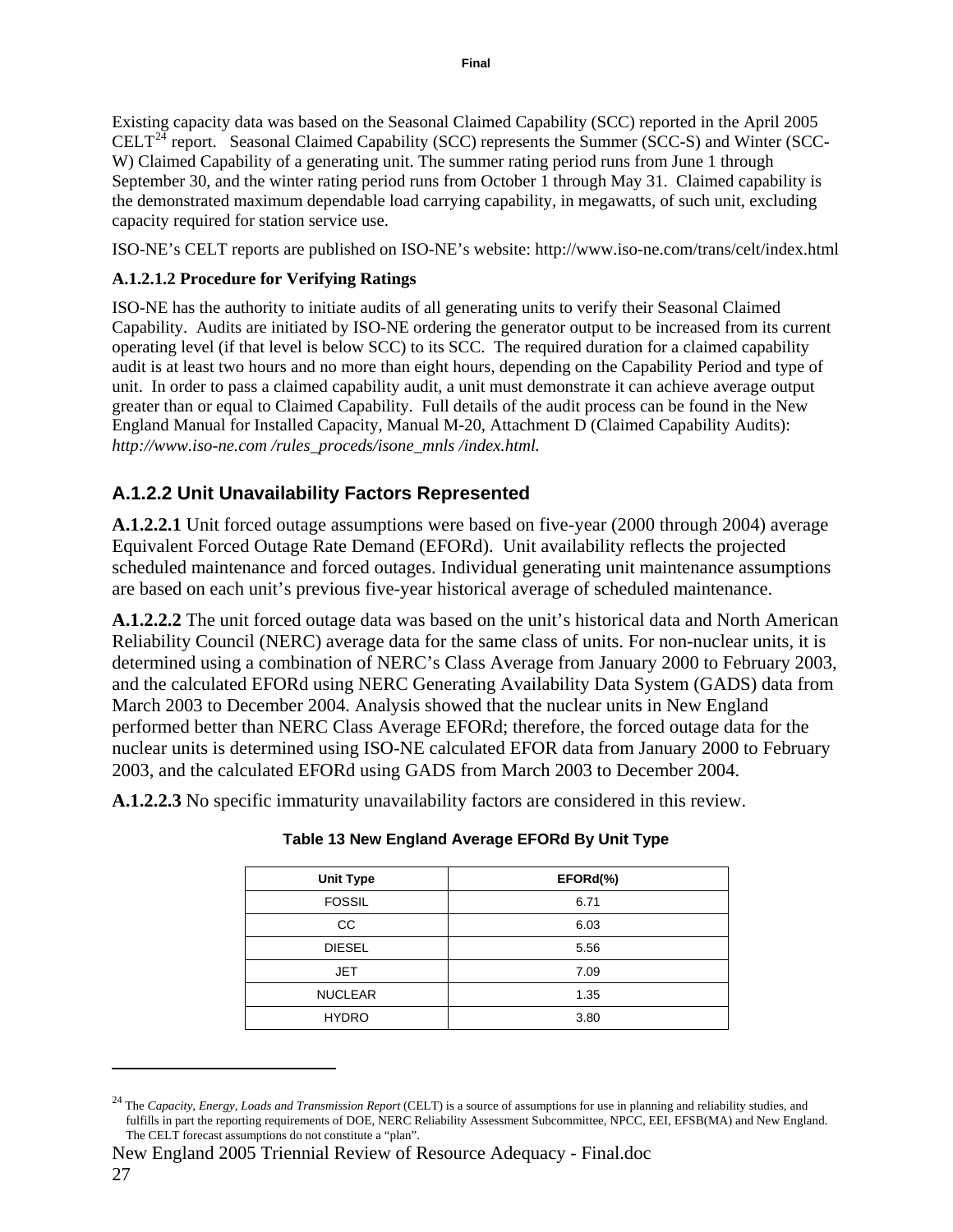<span id="page-27-0"></span>**A.1.2.2.4** [Table 13](#page-26-2) shows the average EFORd for each unit type used in the review.

## **A.1.2.3 Purchases and Sales Representation**

The external capacity contracts that New England market participants have with neighboring systems were modeled. The following firm capacity purchases (in MW) were included in the model.

| $1805$ $\sigma$ $171$ and $1855$ and $9805$ (IVIV) |                  |  |  |  |
|----------------------------------------------------|------------------|--|--|--|
|                                                    | Year 2006 - 2010 |  |  |  |
| New Brunswick                                      |                  |  |  |  |
| Hydro-Québec                                       | 326              |  |  |  |
| New York                                           | 127              |  |  |  |
|                                                    |                  |  |  |  |

**Table 14 Purchases and Sales (MW)[25](#page-27-1)**

### **A.1.2.4 Retirements & Deactivations**

In this review, no future retirement is assumed during the study period. 219 MW of capacity that is currently under deactivation status is assumed to remain deactivated.

# **A.1.3 Representation Of Interconnected Systems**

Tie benefits from Hydro-Québec, New York and New Brunswick were modeled during the summer period. Such benefits were modeled as generating units with certain ratings interconnected to New England system. Each year, ISO-NE evaluated the amount of tie benefits assumptions, taking into account the situation of the capacity, load, transmission, and expansion plans of neighboring systems. The seasonal transmission interface transfer capabilities between the neighboring systems and New England have been determined based on established ISO-NE and NPCC reliability criteria to reflect the best operational practices. For this review, a total of 2,000 MW of tie benefits was assumed for the summer period throughout the study period 2006 - 2010. This 2,000 MW amount is higher than the zero to 1,000 MW range of emergency assistance assumed obtainable in [Table 8](#page-13-1), which details New England's Operating Procedure No. 4 - *Action During a Capacity Deficiency*. [Table 8](#page-13-1) assumed a lower amount of emergency purchases because it reflects possible short-term capacity purchases over the interconnections that are modeled as a portion of the tie benefits in this review. [Table 15](#page-27-2) shows the breakdown of the assumed tie benefits from the external control areas.

| <b>External Control Area</b> | <b>Assumed Tie Benefits (MW)</b><br>June - September |
|------------------------------|------------------------------------------------------|
| Hydro-Québec                 | 1,200                                                |
| New Brunswick                | 200                                                  |
| New York                     | 600                                                  |
| Total                        | 2,000                                                |

**Table 15 Assumed Tie Benefits From External Control Areas** 

<span id="page-27-2"></span><span id="page-27-1"></span><sup>&</sup>lt;sup>25</sup> The number in this table is the net of firm purchases and sales. Positive values represent net purchases.

New England 2005 Triennial Review of Resource Adequacy - Final.doc 28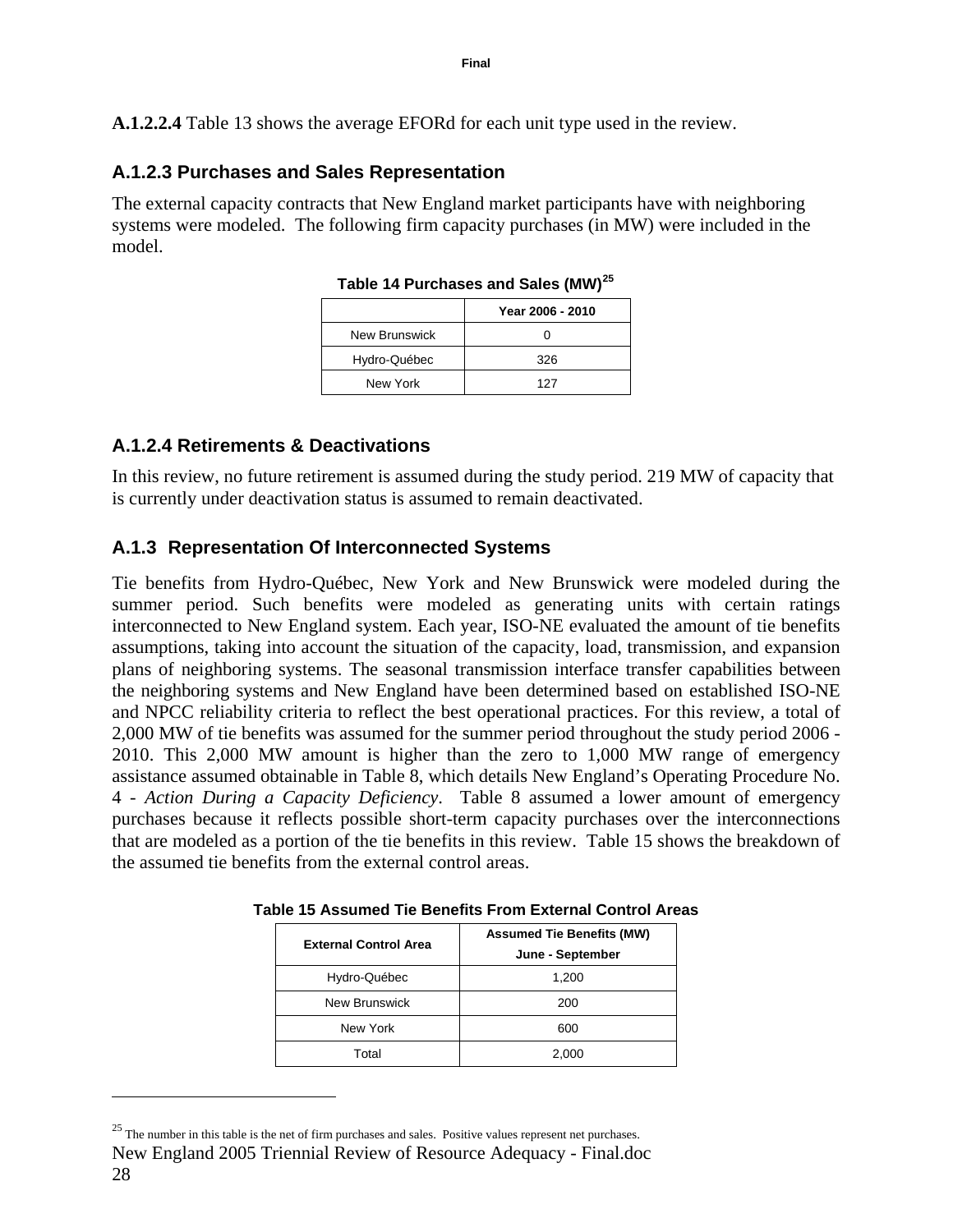## <span id="page-28-0"></span>**A.1.4 Modeling of Limited Energy Sources**

New England's pumped storage and hydro units were considered available to meet daily and monthly peak loads except when they are on planned maintenance or forced outages.

# **A.1.5 Modeling of Demand Side Management (DSM)**

<span id="page-28-1"></span>ISO-NE models DSM as a load adjustment to forecasted monthly New England peak loads as shown in the 2005 CELT Report. The DSM values associated with the annual peak loads used in this review are shown in [Table 16](#page-28-1) below.

#### **Table 16 New England's DSM Load Adjustment to Summer Peak**

| Year           | 2006  | 2007  | 2008  | 2009  | 2010  |
|----------------|-------|-------|-------|-------|-------|
| Total DSM (MW) | 1,603 | 1,656 | 1,690 | 1,696 | 1.656 |

The total DSM value is made up of the following categories:

### *Non-OP 4 Interruptible Contracts:*

*This is the amount of customer load that is under contract with a utility that can be controlled at the time of system peak in response to a signal by a dispatcher and generally achieved within 10 to 30 minutes.* 

#### *Peak Load Management:*

*This is the amount of customer load reduced from or shifted off system peak with only a minimum or no change in energy consumption.* 

#### *Conservation on Peak:*

*This is the amount of customer load reduction at the time of system peak due to utility programs, which reduce customer load during many hours of the year.* 

#### *Loss Adjustment:*

*This is the estimated reduction in transmission and distribution losses due to the implementation of DSM programs.* 

### **A.1.6 Modeling of Resources**

Modeling of resources is as described in the above sections.

# **A1.7 Other Assumptions**

### **A.1.7.1 New England Internal System Representation**

To model expected transmission constraints, the New England system was modeled as 13 interconnected sub-areas, with defined transmission interface limits between them. The transmission interface transfer capabilities between these sub-areas have been determined based on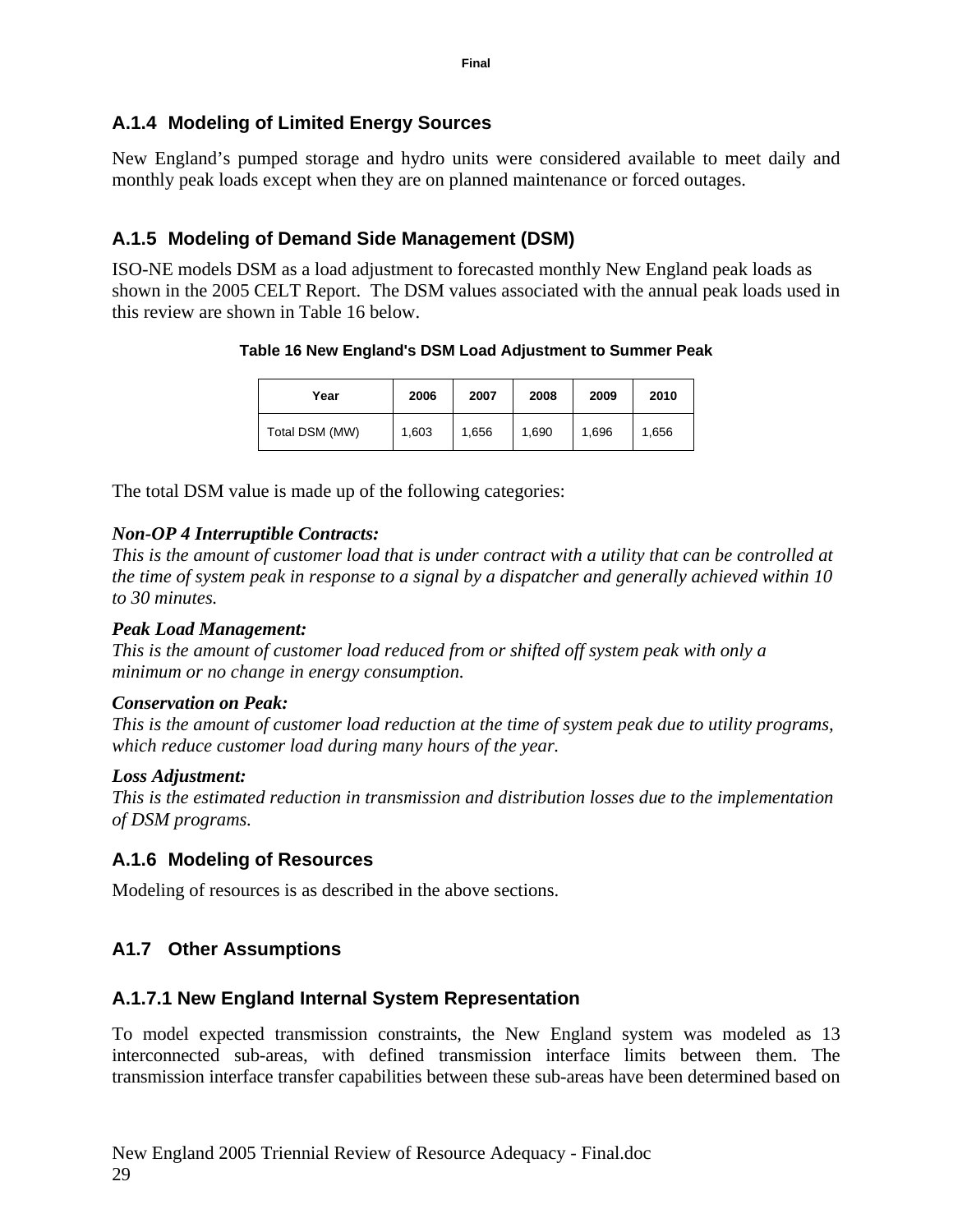established ISO-NE and NPCC reliability criteria. These criteria are described, respectively, in ISO-NE Planning Procedure No. 3[26](#page-29-0), *Reliability Standards for the New England Power Pool*, and NPCC Document A-2<sup>[27](#page-29-1)</sup>, *Basic Criteria for Design and Operation of Interconnected Power System.* These criteria require that the interconnected bulk power supply system be designed for a level of reliability such that the loss of a major portion of the system, or unintentional separation of any portion of the system, will not result from reasonably foreseeable contingencies. Therefore, the system must be designed to meet representative contingencies as defined in those criteria. Contingencies are simulated to assess the potential for widespread cascading outages due to overloads, instability, or voltage collapse. New England's bulk power supply system must remain stable during and following the most severe of the contingencies specified in the criteria, with due regard to re-closing facilities and before making any manual system adjustments. Voltages, line loadings, and equipment loadings must be within normal limits for pre-disturbance conditions, and within applicable emergency limits following the contingencies specified in the criteria. Disturbances in New England must not adversely affect other NPCC Control Areas and vice versa. Conversely, the loss of small portions of the system may be tolerated, provided the reliability of the overall interconnected system is not jeopardized.

The interfaces used in the analysis represent potential limiting areas of New England's transmission system, which may become constrained under a variety of system conditions or generation patterns. The most limiting transmission facility and critical contingency which limits the interface transfer, may change depending on unit dispatch, load level, load distribution, and transmission configuration. For modeling purposes, these interface limits are shown as static. Interfaces composed of one or more transmission facilities have been defined to gauge the amount of power which can be transferred between or through various areas before a transmission limitation is reached. [Figure 4](#page-30-1) shows the New England sub-area representation.

<span id="page-29-0"></span><sup>&</sup>lt;sup>26</sup> http://www.iso-ne.com/rules\_proceds/plan/isone\_plan/PP3\_R2.doc  $^{27}$  http://www.npcc.org/criteria.asp

<span id="page-29-1"></span>

New England 2005 Triennial Review of Resource Adequacy - Final.doc 30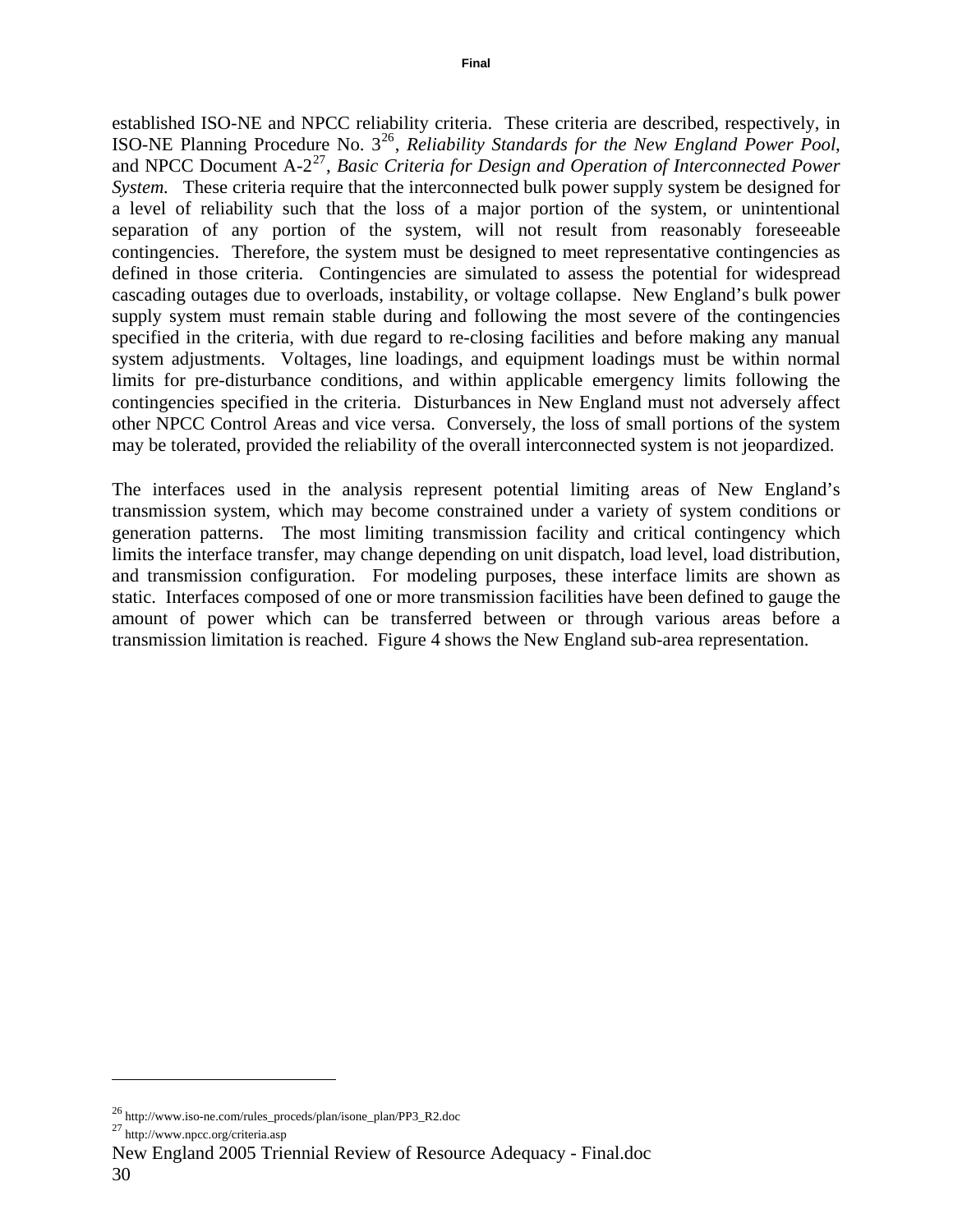<span id="page-30-1"></span><span id="page-30-0"></span>

#### **Figure 4 New England Sub-Area Representation**

#### **Sub-areas**

| <b>BHE</b>    |                | Northeast Maine                                                                                                                                                                                                                                                                                                                                                    |
|---------------|----------------|--------------------------------------------------------------------------------------------------------------------------------------------------------------------------------------------------------------------------------------------------------------------------------------------------------------------------------------------------------------------|
| МE            |                | Western & Central Maine / Saco Valley, New Hampshire                                                                                                                                                                                                                                                                                                               |
| <b>SME</b>    |                | Southern Maine                                                                                                                                                                                                                                                                                                                                                     |
| NH            |                | North, East, & Central New Hampshire / Eastern Vermont & Maine                                                                                                                                                                                                                                                                                                     |
| <b>VT</b>     |                | Vermont / Southwest New Hampshire                                                                                                                                                                                                                                                                                                                                  |
| <b>BOSTON</b> | $\overline{a}$ | Greater Boston, including North Shore                                                                                                                                                                                                                                                                                                                              |
| CMA/NEMA -    |                | <b>Central Massachusetts / Northeastern Massachusetts</b>                                                                                                                                                                                                                                                                                                          |
| <b>WMA</b>    |                | Western Massachusetts                                                                                                                                                                                                                                                                                                                                              |
| <b>SEMA</b>   | -              | Southeastern Massachusetts / Newport Rhode Island                                                                                                                                                                                                                                                                                                                  |
| RI.           |                | Rhode Island / bordering Massachusetts                                                                                                                                                                                                                                                                                                                             |
| <b>CT</b>     |                | North and East Connecticut                                                                                                                                                                                                                                                                                                                                         |
| <b>SWCT</b>   |                | Southwest Connecticut                                                                                                                                                                                                                                                                                                                                              |
| <b>NOR</b>    |                | Norwalk / Stamford, Connecticut                                                                                                                                                                                                                                                                                                                                    |
|               |                | $\overline{\text{MD}}$ $\overline{\text{H}}$ and $\overline{\text{MN}}$ increases the Mem $\overline{\text{D}}$ increases the Headler $\overline{\text{O}}$ of the condition $\overline{\text{M}}$ and $\overline{\text{M}}$ and $\overline{\text{M}}$ and $\overline{\text{M}}$ and $\overline{\text{M}}$ and $\overline{\text{M}}$ and $\overline{\text{M}}$ and |

NB, HQ and NY represent the New Brunswick, Hydro-Québec and New York external control areas respectively.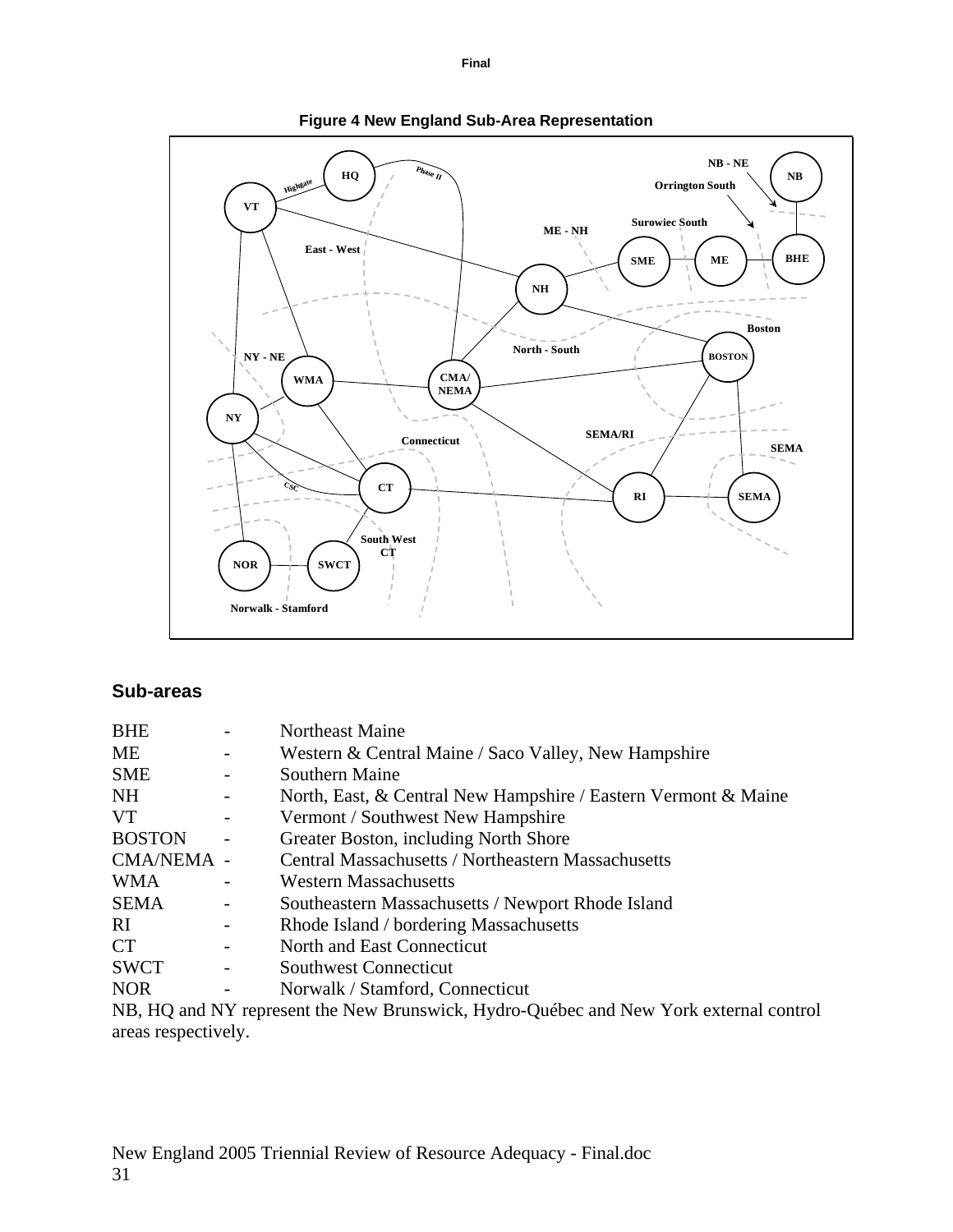#### <span id="page-31-0"></span>**Interface Limits (MW)**

| <b>Interface or Interface Group</b> | <b>Interface Limit (MW)</b> |
|-------------------------------------|-----------------------------|
| New Brunswick to NE                 | 700                         |
|                                     | 1,000 (Year 2007)           |
| <b>Orrington South</b>              | 1,050                       |
|                                     | 1,200 (Year 2007)           |
| Surowiec South                      | 1,150                       |
|                                     | 1,250 (Year 2007)           |
| Maine $-$ NH                        | 1,400                       |
|                                     | 1,500 (Year 2007)           |
| North to South                      | 2,700                       |
| <b>Boston Import</b>                | 4,500 (Year 2006)           |
|                                     | 4,700 (Year 2007)           |
| <b>SEMA</b> Export                  | No Limit                    |
| <b>SEMA / RI Export</b>             | 3,000                       |
| <b>East to West</b>                 | 2,400                       |
| <b>Connecticut Import</b>           | 2,300                       |
| Southwestern CT Import              | 2,300                       |
|                                     | 2,575 (Year 2007)           |
|                                     | 3,400 (Year 2010)           |
| Norwalk / Stamford Import           | 1,100                       |
|                                     | 1,300 (Year 2007)           |
|                                     | 1,650 (Year 2010)           |
| New York / New England (Summer)     | 1,400                       |
| New York / New England (Winter)     | 1,700                       |
| <b>HQII</b> Import                  | 1,500                       |
| <b>Highgate Import</b>              | 210                         |

Please note that the power flow on the proposed  $+/- 330$  MW Cross Sound Cable (CSC), a HVDC interconnection between New England and New York, is assumed to be zero during the study period.

# **A.1.7.2 Environmental Considerations**

Environmental considerations, particularly air emissions, are an important aspect in ISO-NE's planning process, since electric generators are a major source of sulfur dioxide, nitrogen oxides, particulates, mercury, and carbon dioxide emissions. Appendix A of ISO-NE's RSP05 discusses a number of topics related to reducing air emissions:

- ♦ New England's historical and projected air emissions that provide an emissions "reference trend"
- $\blacklozenge$  Developments related to the imposition of a regional cap on  $CO_2$  emissions within the 10-year horizon
- ♦ Progress in meeting state Renewable Portfolio Standards that require the development of clean renewable energy sources
- ♦ ISO's program for demand response resources

New England 2005 Triennial Review of Resource Adequacy - Final.doc 32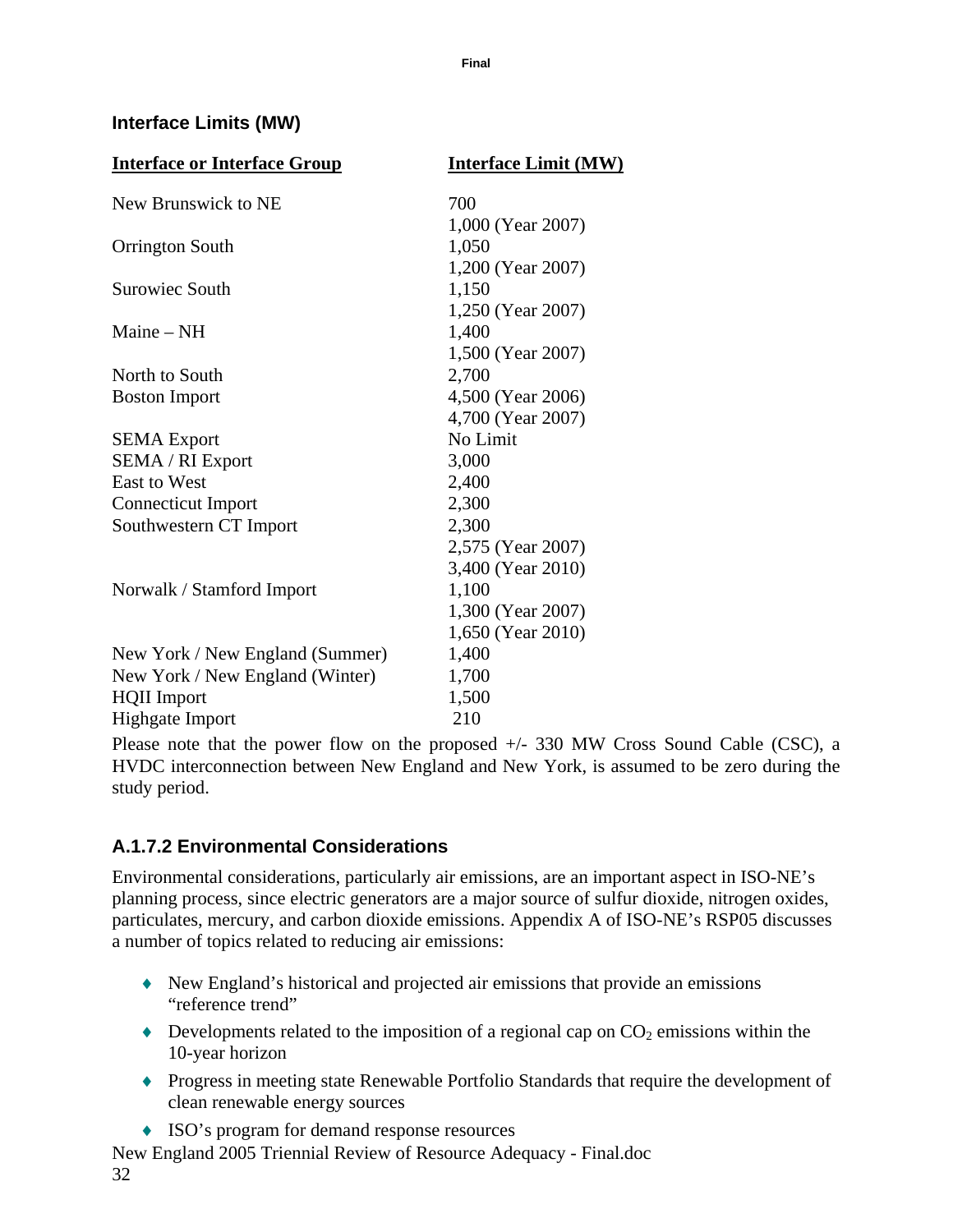♦ The status of distributed generation development in New England